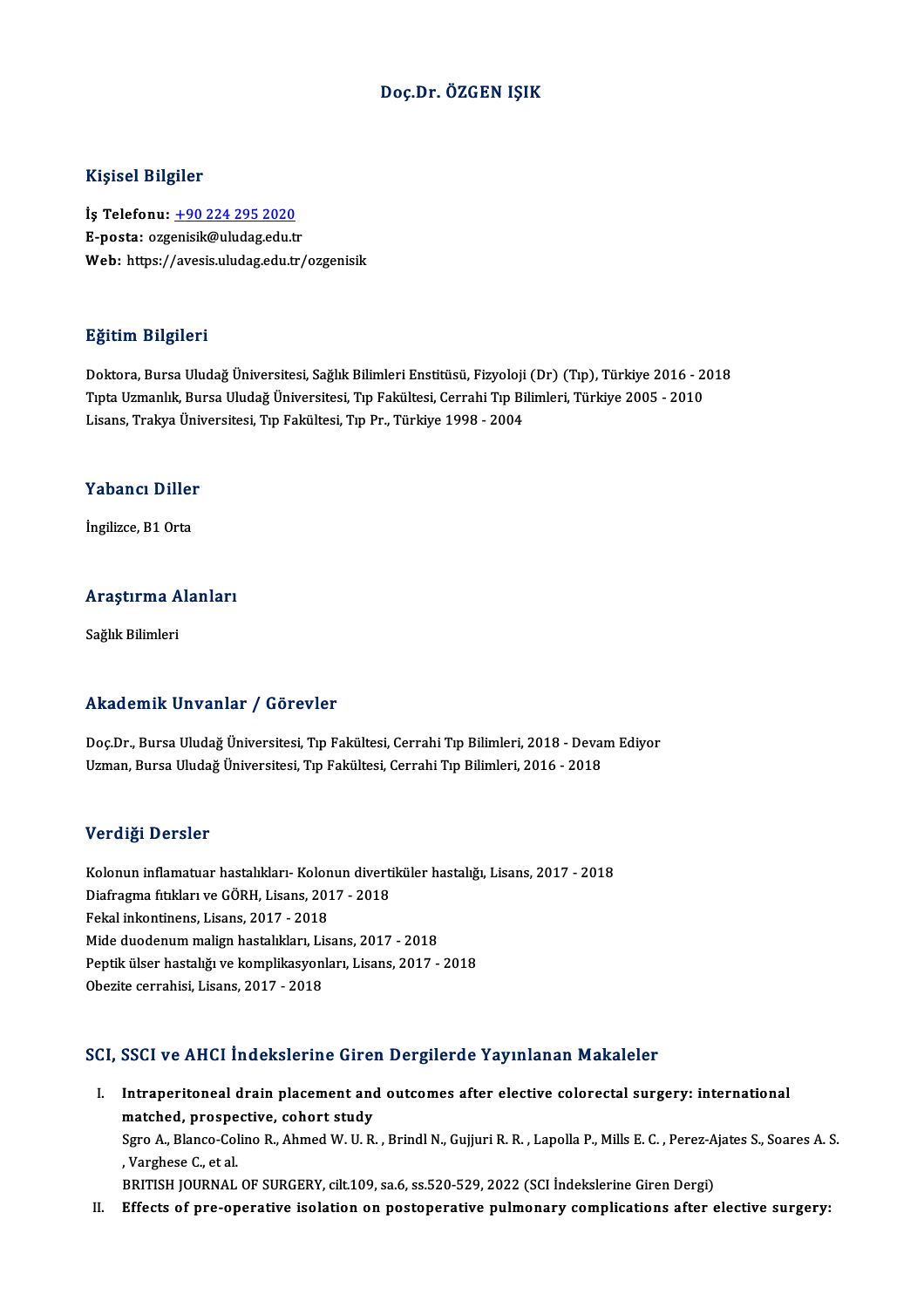an international prospective cohort study<br>Simoes I an inter:<br>Simoes J.<br>ANAESTL

Simoes J.<br>ANAESTHESIA, cilt.76, sa.11, ss.1454-1464, 2021 (SCI İndekslerine Giren Dergi)

## Simoes J.<br>ANAESTHESIA, cilt.76, sa.11, ss.1454-1464, 2021 (SCI İndekslerine Giren Dergi)<br>III. SARS-CoV-2 vaccination modelling for safe surgery to save lives: data from an international<br>preepestive sebert study ANAESTHESIA, cilt.76, sa.11, s<br>SARS-CoV-2 vaccination m<br>prospective cohort study<br>Only C A SARS-Co<br>prospect<br>Only G. A.<br>ppitisu i prospective cohort study<br>Only G. A.<br>BRITISH JOURNAL OF SURGERY, cilt.108, sa.9, ss.1056-1063, 2021 (SCI İndekslerine Giren Dergi)<br>SARS CoV 3 infection and veneus thrembeembelism efter surgery; an international pr

- Only G. A.<br>BRITISH JOURNAL OF SURGERY, cilt.108, sa.9, ss.1056-1063, 2021 (SCI İndekslerine Giren Dergi)<br>IV. SARS-CoV-2 infection and venous thromboembolism after surgery: an international prospective<br>cobort study BRITISH JOURN<br>SARS-CoV-2 i<br>cohort study<br>Li E SAR<br>coho<br>Li E.<br>MED cohort study<br>Li E.<br>MEDICAL JOURNAL OF AUSTRALIA, cilt.215, sa.6, ss.243, 2021 (SCI İndekslerine Giren Dergi)
	-

V. Timing of surgery following SARS-CoV-2 infection: an international prospective cohort study MEDICAL JOURNAL OF AUSTRALIA, cilt.215, sa.6, ss.243, 2021 (SCI İndekslerine Giren Dergi)<br>Timing of surgery following SARS-CoV-2 infection: an international prospective cohort study<br>Nepogodiev D., Simoes J. F. F. , Li E., E.,El-BoghdadlyK.,etal. Nepogodiev D., Simoes J. F. F. , Li E., Picciochi M., Glasbey J. C. , Baiocchi G., Bl.<br>E., El-Boghdadly K., et al.<br>ANAESTHESIA, cilt.76, sa.6, ss.748-758, 2021 (SCI İndekslerine Giren Dergi)<br>Long term Quteomes of Laser Abl

E., El-Boghdadly K., et al.<br>ANAESTHESIA, cilt.76, sa.6, ss.748-758, 2021 (SCI İndekslerine Giren Dergi)<br>VI. Long-term Outcomes of Laser Ablation of Fistula Tract for Fistula-in-Ano: A Considerable Option in<br>Sphingtor P ANAESTHESIA, cilt.76, sa.6, ss.748-758, 2021 (SCI Indekslerine Giren Dergi)<br>Long-term Outcomes of Laser Ablation of Fistula Tract for Fistula-i<br>Sphincter Preservation<br>ISIK Ö., Gulcu B., Ozturk E. Long-term Outcomes of<br>Sphincter Preservation<br>IŞIK Ö., Gulcu B., Ozturk E.<br>DISEASES OF TUE COLON

DISEASES OF THE COLON & RECTUM, cilt.63, sa.6, ss.831-836, 2020 (SCI İndekslerine Giren Dergi)

- IŞIK Ö., Gulcu B., Ozturk E.<br>DISEASES OF THE COLON & RECTUM, cilt.63, sa.6, ss.831-836, 2020 (SCI İndekslerine Giren Der,<br>VII. Randomized controlled trial of 8 weeks' vs 12 weeks' interval between neoadjuvant<br>chameradiathe DISEASES OF THE COLON & RECTUM, cilt.63, sa.6, ss.831-836, 2020 (SCI Inde<br>Randomized controlled trial of 8 weeks' vs 12 weeks' interval betw<br>chemoradiotherapy and surgery for locally advanced rectal cancer<br>Terri G Bingul M chemoradiotherapy and surgery for locally advanced rectal cancer<br>Terzi C., Bingul M., Arslan N. C. , Ozturk E., Canda A. E. , IŞIK Ö., Yilmazlar T., Obuz F., Birkay Gorken I., Kurt M., et al. chemoradiotherapy and surgery for locally advanced rectal cancer<br>Terzi C., Bingul M., Arslan N. C. , Ozturk E., Canda A. E. , IŞIK Ö., Yilmazlar T., Obuz F., B.<br>COLORECTAL DISEASE, cilt.22, sa.3, ss.279-288, 2020 (SCI İnde
- VIII. Fall of another myth for colon cancer: Duration of symptoms does not differ between right- or left-<br>sided colon cancers. COLORECTAL DISEASE,<br>Fall of another myth<br>sided colon cancers. Fall of another myth for colon cancer: Duration of symptoms does not differ between right- or left-<br>sided colon cancers.<br>Ozturk E., KUZU M. A. , ÖZTUNA D., IŞIK Ö., CANDA A. E. , Balik E., Erkasap S., YOLDAŞ T., Akyol C.,

sided colon cancers.<br>Ozturk E., KUZU M. A. , ÖZTUNA D., IŞIK Ö., CANDA A. E. , Balik E., Erkasap S., YOLDAŞ T., Akyol C., Demirbas S., et<br>The Turkish journal of gastroenterology : the official journal of Turkish Society of Ozturk E., KUZU M. A. , ÖZTUNA D., IŞIK Ö., CANDA A. E. , Bal<br>The Turkish journal of gastroenterology : the official journa<br>ss.686-694, 2019 (SCI Expanded İndekslerine Giren Dergi)<br>Impact of amentanlasty an anastamatis laa The Turkish journal of gastroenterology : the official journal of Turkish Society of Gastroenterology, cilt.30, sa.8, ss.686-694, 2019 (SCI Expanded Indekslerine Giren Dergi)<br>IX. Impact of omentoplasty on anastomotic leak

ss.686-694, 2019 (SCI Expanded Inc<br>Impact of omentoplasty on anas<br>study from the NSQIP database<br>ÖZPEN V. Omner G. Jeik Ö. Ceraun Impact of omentoplasty on anastomotic leak and<br>study from the NSQIP database<br>ÖZBEN V., Ozuner G., Isik Ö., Gorgun E., Stocchi L., Liu X.<br>INTERNATIONAL JOURNAL OF COLORECTAL DISEASE

study from the NSQIP database<br>ÖZBEN V., Ozuner G., Isik Ö., Gorgun E., Stocchi L., Liu X.<br>INTERNATIONAL JOURNAL OF COLORECTAL DISEASE, cilt.33, sa.12, ss.1733-1739, 2018 (SCI İndekslerine Giren ÖZBEN<br>INTERI<br>Dergi)<br>Lanan INTERNATIONAL JOURNAL OF COLORECTAL DISEASE, cilt.33, sa.12, ss.1733-1739, 20<br>Dergi)<br>X. Laparoscopy reduces iatrogenic splenic injuries during colorectal surgery<br>Jeit Ö. Sangi LAYTACE, Spyder K. Stogebi L. Kessler H. Stoge

- Dergi)<br>Isik Ö., Sapci I., AYTAÇ E., Snyder K., Stocchi L., Kessler H., Steele S. R. , Gorgun E.<br>Isik Ö., Sapci I., AYTAÇ E., Snyder K., Stocchi L., Kessler H., Steele S. R. , Gorgun E. TECHNIQUES IN COLOPROCTOLOGY, cilt.22, sa.10, ss.767-771, 2018 (SCI İndekslerine Giren Dergi)
- XI. Colorectal cancer surgery in octogenarians. GulcuB.,YilmazlarT., IŞIKÖ.,OzturkE. Colorectal cancer surgery in octogenarians.<br>Gulcu B., Yilmazlar T., IŞIK Ö., Ozturk E.<br>Turkish journal of surgery, cilt.34, sa.4, ss.271-275, 2018 (SCI Expanded İndekslerine Giren Dergi)<br>Hand assistad Lanaressenyu Expansiv

## Gulcu B., Yilmazlar T., IŞIK Ö., Ozturk E.<br>Turkish journal of surgery, cilt.34, sa.4, ss.271-275, 2018 (SCI Expanded İndekslerine Giren Dergi)<br>XII. Hand-assisted Laparoscopy: Expensive but Considerable Step Between Lap Turkish jour<br>Hand-assis<br>Colectomy.<br>Culcu B. ISII Hand-assisted Laparoscopy: Exper<br>Colectomy.<br>Gulcu B., IŞIK Ö., Ozturk E., Yilmazlar T.<br>Surgical laparoscopy: ondoscopy: & per

Colectomy.<br>Gulcu B., IŞIK Ö., Ozturk E., Yilmazlar T.<br>Surgical laparoscopy, endoscopy & percutaneous techniques, cilt.28, sa.4, ss.214-218, 2018 (SCI Expanded<br>İndekslerine Ciren Dergi) Gulcu B., IŞIK Ö., Ozturk E.,<br>Surgical laparoscopy, ende<br>İndekslerine Giren Dergi)<br>Anastamatis laaks at th Surgical laparoscopy, endoscopy & percutaneous techniques, cilt.28, sa.4, ss.214-218, 2018 (SCI Expanded<br>Indekslerine Giren Dergi)<br>XIII. Anastomotic leaks at the pancreaticojejunostomy following pancreaticoduodenectomy in

indekslerine Giren Dergi)<br>Anastomotic leaks at the pancreaticojejunostomy following pancreaticodu<br>with pancreatic head adenocarcinoma increases the local recurrence rate<br>PÜNDAR H.Z., TASAR R. ISIKÖ, KAVA F Anastomotic leaks at the pancreatico<br>with pancreatic head adenocarcinom<br>DÜNDAR H. Z. , TAŞAR P., IŞIK Ö., KAYA E.<br>ANNALLITALIANLDI CHIPUPCIA silt 80.4 with pancreatic head adenocarcinoma increases the local recurrence rate<br>DÜNDAR H. Z. , TAŞAR P., IŞIK Ö., KAYA E.<br>ANNALI ITALIANI DI CHIRURGIA, cilt.89, sa.4, ss.315-319, 2018 (SCI İndekslerine Giren Dergi)<br>Quenounnession

DÜNDAR H. Z. , TAŞAR P., IŞIK Ö., KAYA E.<br>ANNALI ITALIANI DI CHIRURGIA, cilt.89, sa.4, ss.315-319, 2018 (SCI İndekslerine Giren Dergi)<br>XIV. Overexpression of the Long Noncoding RNA HomeoboxA Transcript at the Distal Ti ANNALI ITALIANI DI CHIRURGIA, cilt.89, sa.4, ss.315-319, 2018 (SCI İndekslerine Gire<br>Overexpression of the Long Noncoding RNA HomeoboxA Transcript at the l<br>Prognosis in a KRAS-Independent Manner in Periampullary Region Tum Overexpression of the Long Noncoding RNA HomeoboxA Transcript at the Distal Tip Predicts Poor<br>Prognosis in a KRAS-Independent Manner in Periampullary Region Tumors<br>Balcin O., AKSOY S., TUNCA B., KAYA E., EGELİ Ü., Tezcan G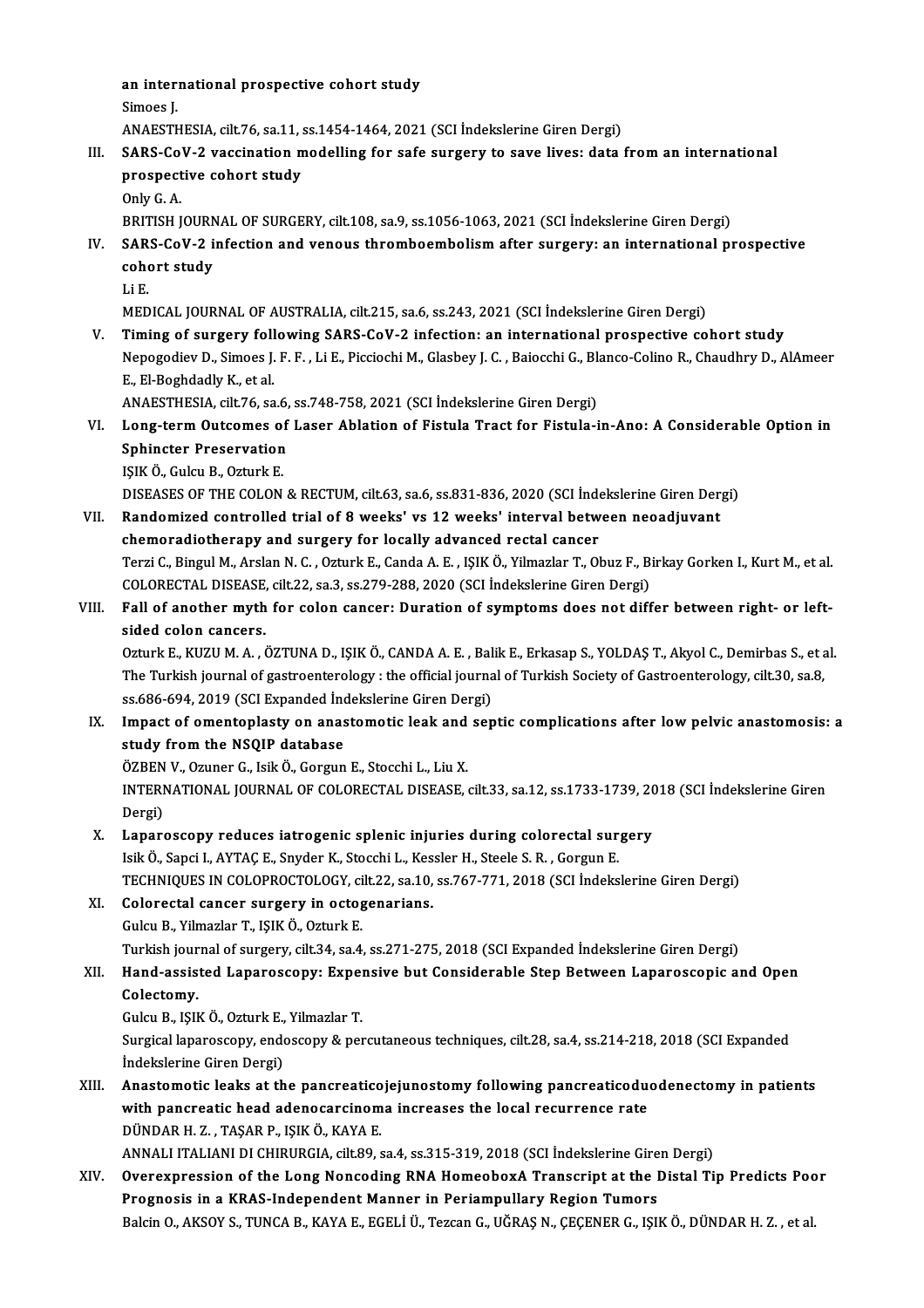PANCREAS, cilt.47, sa.2, ss.213-220, 2018 (SCI İndekslerine Giren Dergi)

XV. Microbiological aspects of Fournier's gangrene. PANCREAS, cilt.47, sa.2, ss.213-220, 20<br>Microbiological aspects of Fournie<br>Yilmazlar T., Gulcu B., IŞIK Ö., Ozturk E.<br>International journal of surgery (Lord Microbiological aspects of Fournier's gangrene.<br>Yilmazlar T., Gulcu B., IŞIK Ö., Ozturk E.<br>International journal of surgery (London, England), cilt.40, ss.135-138, 2017 (SCI Expanded İndekslerine Giren Yilmazl<br>Interna<br>Dergi)<br>A nove International journal of surgery (London, England), cilt.40, ss.135-138, 20<br>Dergi)<br>XVI. A novel approach for robotic mobilization of the splenic flexure<br>Isik Ö Penlice G Cergun F

|         | Dergi)                                                                                                                |
|---------|-----------------------------------------------------------------------------------------------------------------------|
| XVI.    | A novel approach for robotic mobilization of the splenic flexure                                                      |
|         | Isik Ö., Benlice C., Gorgun E.                                                                                        |
|         | TECHNIQUES IN COLOPROCTOLOGY, cilt.21, sa.1, ss.53-57, 2017 (SCI İndekslerine Giren Dergi)                            |
| XVII.   | Gender does not affect the prognosis of Fournier's gangrene: a case-matched study.                                    |
|         | Sarkut P., IŞIK Ö., Ozturk E., Gulcu B., ERCAN İ., Yilmazlar T.                                                       |
|         | Ulusal travma ve acil cerrahi dergisi = Turkish journal of trauma & emergency surgery : TJTES, cilt.22, sa.6, ss.541- |
|         | 544, 2016 (SCI Expanded İndekslerine Giren Dergi)                                                                     |
| XVIII.  | Management of colorectal neoplasia during pregnancy and in the postpartum period                                      |
|         | AYTAÇ E., Ozuner G., Isik Ö., Gorgun E., Stocchi L.                                                                   |
|         | WORLD JOURNAL OF GASTROINTESTINAL ONCOLOGY, cilt.8, sa.7, ss.550-554, 2016 (SCI Indekslerine Giren Dergi)             |
| XIX.    | Laparoscopic-assisted endoscopic full-thickness resection of a colonic lesion - a video vignette                      |
|         | Wong A., Isik Ö., Abbas M. A., Gorgun E.                                                                              |
|         | COLORECTAL DISEASE, cilt.18, sa.2, ss.217, 2016 (SCI İndekslerine Giren Dergi)                                        |
| XX.     | Perianal Paget's disease: three decades experience of a single institution                                            |
|         | Isik Ö., AYTAÇ E., Brainard J., Valente M. A., Abbas M. A., Gorgun E.                                                 |
|         | INTERNATIONAL JOURNAL OF COLORECTAL DISEASE, cilt.31, sa.1, ss.29-34, 2016 (SCI İndekslerine Giren Dergi)             |
| XXI.    | A solution to the negative effects of splenectomy during colorectal trauma and surgery: an                            |
|         | experimental study on splenic autotransplantation to the groin area                                                   |
|         | Karip B., Mestan M., Isik Ö., KESKİN M., Celik K., Iscan Y., Memisoglu K.                                             |
|         | BMC SURGERY, cilt.15, 2015 (SCI İndekslerine Giren Dergi)                                                             |
| XXII.   | How Has the Robot Contributed to Colon Cancer Surgery?                                                                |
|         | Isik Ö., Gorgun E.                                                                                                    |
|         | CLINICS IN COLON AND RECTAL SURGERY, cilt.28, sa.4, ss.220-227, 2015 (SCI İndekslerine Giren Dergi)                   |
| XXIII.  | Factors Affecting Surgical Site Infection Rates in Hepatobiliary Surgery                                              |
|         | IŞIK Ö., KAYA E., Sarkut P., DÜNDAR H.Z.                                                                              |
|         | SURGICAL INFECTIONS, cilt.16, sa.3, ss.281-286, 2015 (SCI Indekslerine Giren Dergi)                                   |
| XXIV.   | Preoperative functional health status may predict outcomes after elective colorectal surgery for                      |
|         | malignancy                                                                                                            |
|         | Isik Ö., Okkabaz N., Hammel J., Remzi F. H., Gorgun E.                                                                |
|         | SURGICAL ENDOSCOPY AND OTHER INTERVENTIONAL TECHNIQUES, cilt.29, sa.5, ss.1051-1056, 2015 (SCI                        |
|         | Indekslerine Giren Dergi)                                                                                             |
| XXV.    | Does laparoscopy reduce splenic injuries during colorectal resections? An assessment from the ACS-                    |
|         | NSQIP database                                                                                                        |
|         | Isik Ö., AYTAÇ E., Ashburn J., Ozuner G., Remzi F., Costedio M., Gorgun E.                                            |
|         | SURGICAL ENDOSCOPY AND OTHER INTERVENTIONAL TECHNIQUES, cilt.29, sa.5, ss.1039-1044, 2015 (SCI                        |
|         | İndekslerine Giren Dergi)                                                                                             |
| XXVI.   | Surgical management of patients with ulcerative colitis during pregnancy: Maternal and fetal                          |
|         | outcomes<br>AYTAÇ E., Ozuner G., Isik Ö., Gorgun E., Remzi F. H.                                                      |
|         | JOURNAL OF CROHNS & COLITIS, cilt.9, sa.1, ss.82-85, 2015 (SCI Indekslerine Giren Dergi)                              |
| XXVII.  | Outcomes associated with resident involvement in laparoscopic colorectal surgery suggest a need                       |
|         | for earlier and more intensive resident training                                                                      |
|         | Gorgun E., Benlice C., Corrao E., Hammel J., Isik Ö., Hull T., Remzi F. H.                                            |
|         | SURGERY, cilt.156, sa.4, ss.825-833, 2014 (SCI Indekslerine Giren Dergi)                                              |
|         | Fournier's gangrene: Review of 120 patients and predictors of mortality                                               |
| XXVIII. | Yilmazlar T., IŞIK Ö., Ozturk E., ÖZER A., Gulcu B., ERCAN İ.                                                         |
|         |                                                                                                                       |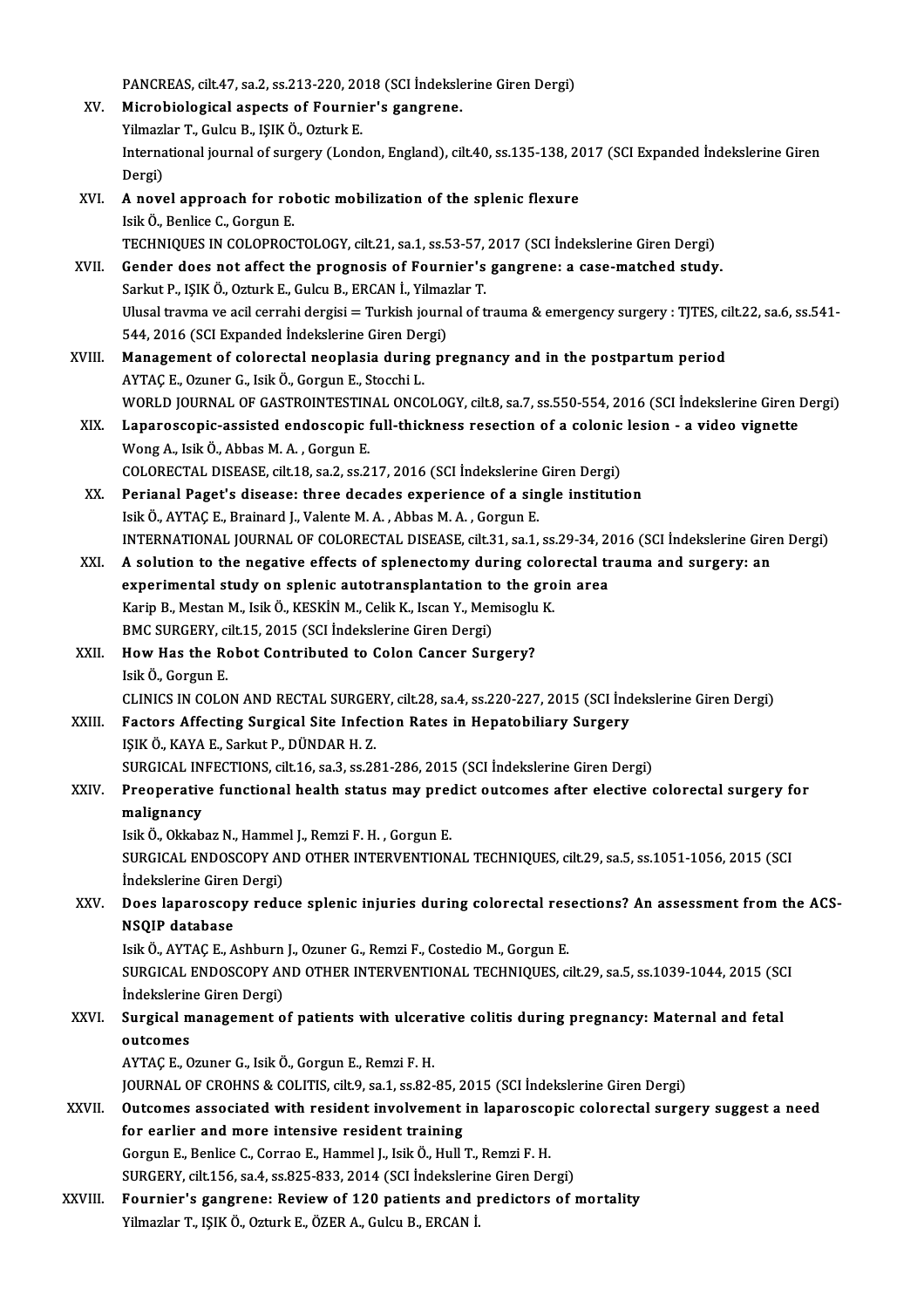ULUSAL TRAVMA VE ACIL CERRAHI DERGISI-TURKISH JOURNAL OF TRAUMA & EMERGENCY SURGERY, cilt.20,<br>33 5, 55,333,337, 2014 (SCLIndeliglerine Giron Dergi) ULUSAL TRAVMA VE ACIL CERRAHI DERGISI-TURKIS<br>sa.5, ss.333-337, 2014 (SCI İndekslerine Giren Dergi)<br>MANACEMENT OE COLOBECTAL NEORLASIA DIL

ULUSAL TRAVMA VE ACIL CERRAHI DERGISI-TURKISH JOURNAL OF TRAUMA & EMERGENCY SURGERY, cilt.20,<br>sa.5, ss.333-337, 2014 (SCI Indekslerine Giren Dergi)<br>XXIX. MANAGEMENT OF COLORECTAL NEOPLASIA DURING PREGNANCY AND IN THE POSTP sa.5, ss.333-337, 2014 (SCI İndekslerine Giren Dergi)<br>MANAGEMENT OF COLORECTAL NEOPLASIA DURING PREGNANCY AND IN TI<br>AYTAÇ E., Ozuner G., Isik Ö., Gorgun E., Stocchi L.<br>DISEASES OF THE COLON & RECTUM, cilt.57, sa.5, 2014 (S MANAGEMENT OF COLORECTAL NEOPLASIA DURING PREGNANCY AND IN TH<br>AYTAÇ E., Ozuner G., Isik Ö., Gorgun E., Stocchi L.<br>DISEASES OF THE COLON & RECTUM, cilt.57, sa.5, 2014 (SCI İndekslerine Giren Dergi)<br>LABAROSCORIC TECHNIQUE DE AYTAÇ E., Ozuner G., Isik Ö., Gorgun E., Stocchi L.<br>DISEASES OF THE COLON & RECTUM, cilt.57, sa.5, 2014 (SCI İndekslerine Giren Dergi)<br>XXX. LAPAROSCOPIC TECHNIQUE DECREASES IATROGENIC SPLENIC INJURY RATES DURING COLORE DISEASES OF T<br>LAPAROSCOP<br>RESECTIONS<br>Jsik Ö. Spyder LAPAROSCOPIC TECHNIQUE DECREASES IA<br>RESECTIONS<br>Isik Ö., Snyder K., Erman A., Kessler H., Gorgun E.<br>DISEASES OF THE COLON & RECTIIM silt 57, SR 5 RESECTIONS<br>Isik Ö., Snyder K., Erman A., Kessler H., Gorgun E.<br>DISEASES OF THE COLON & RECTUM, cilt.57, sa.5, 2014 (SCI İndekslerine Giren Dergi)<br>COLONOSCOPY INDUCED ACUTE DIVERTICULUTIS. MYTH OR REALITY? Isik Ö., Snyder K., Erman A., Kessler H., Gorgun E.<br>DISEASES OF THE COLON & RECTUM, cilt.57, sa.5, 2014 (SCI İndekslerine Giren<br>XXXI. COLONOSCOPY-INDUCED ACUTE DIVERTICULITIS: MYTH OR REALITY?<br>Gorgun E., Isik Ö., Costedio DISEASES OF THE COLON & RECTUM, cilt.57, sa.5, 2014 (SCI<br>COLONOSCOPY-INDUCED ACUTE DIVERTICULITIS: MY<br>Gorgun E., Isik Ö., Costedio M., AYTAÇ E., Ozuner G., Church J.<br>DISEASES OF THE COLON & RECTIM, gilt.57, sa.5, 2014 (SCI DISEASES OF THE COLON & RECTUM, cilt.57, sa.5, 2014 (SCI İndekslerine Giren Dergi) XXXII. DOES ACHIEVING NEGATIVE SURGICAL MARGINS IN THE TREATMENT OF PERIANAL PAGET'S DISEASES OF THE COLON & RECTUM, cilt.57, sa.5, 2014 (SCI İndeksi<br>DOES ACHIEVING NEGATIVE SURGICAL MARGINS IN THE TF<br>DISEASE MATTER, OR IS IT JUST THE TIP OF THE ICEBERG?<br>Jail Ö. AYTAC E. Prainard J. Valanta M. Cargun E. DOES ACHIEVING NEGATIVE SURGICAL MART<br>DISEASE MATTER, OR IS IT JUST THE TIP OF<br>Isik Ö., AYTAÇ E., Brainard J., Valente M., Gorgun E.<br>DISEASES OF THE COLON & RECTIM Gilt EZ CO. E. DISEASE MATTER, OR IS IT JUST THE TIP OF THE ICEBERG?<br>Isik Ö., AYTAÇ E., Brainard J., Valente M., Gorgun E.<br>DISEASES OF THE COLON & RECTUM, cilt.57, sa.5, 2014 (SCI İndekslerine Giren Dergi)<br>An extremely rare annondiseal a Isik Ö., AYTAÇ E., Brainard J., Valente M., Gorgun E.<br>DISEASES OF THE COLON & RECTUM, cilt.57, sa.5, 2014 (SCI Indekslerine<br>XXXIII. An extremely rare appendiceal anomaly: horseshoe appendicitis DISEASES OF THE COLON & RECTUM, cilt.57, sa.5, 2014<br>An extremely rare appendiceal anomaly: horses.<br>Oruc C., Isik Ö., Ureyen O., Kahyaoglu O. S. , Koseoglu A.<br>ULUSAL TRAVMA VE ACU, CERRAHI DERCISI TURKISH An extremely rare appendiceal anomaly: horseshoe appendicitis<br>Oruc C., Isik Ö., Ureyen O., Kahyaoglu O. S. , Koseoglu A.<br>ULUSAL TRAVMA VE ACIL CERRAHI DERGISI-TURKISH JOURNAL OF TRAUMA & EMERGENCY SURGERY, cilt.19, sa.4, ss.385-386, 2013 (SCI İndekslerine Giren Dergi) ULUSAL TRAVMA VE ACIL CERRAHI DERGISI-TURKISH JOURNAL OF TRAUMA & EMERGENCY SURGERY, cilt.19,<br>sa.4, ss.385-386, 2013 (SCI indekslerine Giren Dergi)<br>XXXIV. The beneficial effects of preperitoneal catheter analgesia followin sa.4, ss.385-386, 2013 (SCI İndekslerine Giren Dergi)<br>The beneficial effects of preperitoneal catheter analgesia followin<br>prospective, randomized, double-blind, placebo-controlled study<br>Orturk E. Vilmazlar A. COSKUN N.E. J The beneficial effects of preperitoneal catheter ar<br>prospective, randomized, double-blind, placebo-co<br>Ozturk E., Yilmazlar A., COSKUN N. F. , Isik Ö., Yilmazlar T.<br>TECHNIQUES IN COLOPPOCTOLOCY silt 15, 83,3,53231.3 prospective, randomized, double-blind, placebo-controlled study<br>Ozturk E., Yilmazlar A., COŞKUN N. F. , Isik Ö., Yilmazlar T.<br>TECHNIQUES IN COLOPROCTOLOGY, cilt.15, sa.3, ss.331-336, 2011 (SCI İndekslerine Giren Dergi)<br>Sma Ozturk E., Yilmazlar A., COŞKUN N. F. , Isik Ö., Yilmazlar T.<br>TECHNIQUES IN COLOPROCTOLOGY, cilt.15, sa.3, ss.331-336, 2011 (SCI İndekslerine Giren Dergi)<br>XXXV. Small cell carcinoma of the rectum metastasizing to axillary TECHNIQUES IN COLOPROCTOLOGY, cilt.15, sa.:<br>Small cell carcinoma of the rectum metast<br>IŞIK Ö., Ozturk E., Akar E., YERCİ Ö., Yilmazlar T.<br>TURKISH JOURNAL OF CASTROENTEROLOCY Small cell carcinoma of the rectum metastasizing to axillary lymph nodes: A case report<br>IŞIK Ö., Ozturk E., Akar E., YERCİ Ö., Yilmazlar T.<br>TURKISH JOURNAL OF GASTROENTEROLOGY, cilt.21, sa.4, ss.476-477, 2010 (SCI İndeksle

### Diğer Dergilerde Yayınlanan Makaleler

- iğer Dergilerde Yayınlanan Makaleler<br>I. Wide Local Excision for Perianal Paget's Disease Islam Islam Islam Islam Islam Islam<br>Işık Ö., Şen M., Bakar B., Yılmazlar T.<br>Türk Kolon ve Bektum Hestelikler. L Işık Ö., Şen M., Bakar B., Yılmazlar T.<br>Türk Kolon ve Rektum Hastalıkları Dergisi, cilt.32, sa.2, ss.160, 2022 (Diğer Kurumların Hakemli Dergileri) Işık Ö., Şen M., Bakar B., Yılmazlar T.<br>Türk Kolon ve Rektum Hastalıkları Dergisi, cilt.32, sa.2, ss.160, 2022 (Diğer Kurumların Hakemli Dergileri)<br>II. Meme Kanseri Hastalarında Tiroid Kanseri Açısından Risk Artışı Var mıd
- Türk Kolon ve Rektum Hastalıkları Dergisi, cilt.32, sa.2, ss.160, 2<br>Meme Kanseri Hastalarında Tiroid Kanseri Açısından Ri<br>GÜRLÜLER E., TÜRKAN H., IŞIK Ö., KIRDAK M.T. , GÖKGÖZ M.Ş.<br>Uludağ Üniversitesi Tın Fakültesi Dergisi Meme Kanseri Hastalarında Tiroid Kanseri Açısından Risk Artışı Var mıdır?, Tek Merk<br>GÜRLÜLER E., TÜRKAN H., IŞIK Ö., KIRDAK M. T. , GÖKGÖZ M. Ş.<br>Uludağ Üniversitesi Tıp Fakültesi Dergisi, cilt.48, sa.1, 2022 (Diğer Kurumla GÜRLÜLER E., TÜRKAN H., IŞIK Ö., KIRDAK M. T. , GÖKGÖZ M. Ş.<br>Uludağ Üniversitesi Tıp Fakültesi Dergisi, cilt.48, sa.1, 2022 (Diğer Kurumların Hakemli Dergileri)<br>III. LOW ANTERİOR REZEKSİYON YAPILAN HASTALARDA HAYAT KAL

GÜRLÜLERE.,ŞenM.,Yalçınİ.,KızılaslanO., IŞIKÖ.,YILMAZLARA.T. LOW ANTERİOR REZEKSİYON YAPILAN HASTALARDA HAYAT KALİTESİ<br>GÜRLÜLER E., Şen M., Yalçın İ., Kızılaslan O., IŞIK Ö., YILMAZLAR A. T.<br>Uludağ Üniversitesi Tıp Fakültesi Dergisi, cilt.48, sa.1, 2022 (Diğer Kurumların Hakemli Der GÜRLÜLER E., Şen M., Yalçın İ., Kızılaslan O., IŞIK Ö., YILMAZLAR A. T.<br>Uludağ Üniversitesi Tıp Fakültesi Dergisi, cilt.48, sa.1, 2022 (Diğer Kurumların Hakemli Dergileri)<br>IV. MikroRNA-106a\u2019nın yüksek ekspresyonu

Uludağ Üniversitesi Tıp<br>MikroRNA-106a\u20<br>durumu ile ilişkilidir<br>AKSOV S. TUNCA B. VU MikroRNA-106a\u2019nın yüksek ekspresyonu kolorektal kanserlerde mikrosatellit instablite<br>durumu ile ilişkilidir<br>AKSOY S., TUNCA B., YILMAZLAR A. T. , ÖZTÜRK E., AKSOY F., IŞIK Ö., YERCİ Ö., UĞRAŞ N., KANAT Ö., MUTLU M., e

du<br>AK<br>al. AKSOY S., TUNCA B., YILMAZLAR A. T. , ÖZTÜRK E., AKSOY F., IŞIK Ö., YERCİ Ö., UĞRAŞ N., KANAT Ö., MUTLU M., et<br>al.

Uludağ Üniversitesi Tıp Fakültesi Dergisi, cilt.47, sa.2, ss.225-231, 2021 (Diğer Kurumların Hakemli Dergileri)

## V. Solid pseudopapillary tumor of the pancreas: A case report<br>Aktas H., Isik Ö., Emiroglu R. Solid pseudopapillary tumor of the pancreas: A case report<br>Aktas H., Isik Ö., Emiroglu R.<br>TURKISH JOURNAL OF SURGERY, cilt.36, sa.1, ss.110-112, 2020 (ESCI İndekslerine Giren Dergi)<br>Midaut Nonnetation in an Adult Patient a Aktas H., Isik Ö., Emiroglu R.<br>TURKISH JOURNAL OF SURGERY, cilt.36, sa.1, ss.110-112, 2020 (ESCI İn<br>VI. Midgut Nonrotation in an Adult Patient and Ladd's Procedure<br>Arduhl H. H. ISIK Ö. VII MAZI AR A. T

# TURKISH JOURNAL OF SURGERY, cilt.3<br>Midgut Nonrotation in an Adult Pa<br>Aydınlı H. H. , IŞIK Ö., YILMAZLAR A. T.<br>Turkish Journal of Colorestal Disease VI. Midgut Nonrotation in an Adult Patient and Ladd's Procedure<br>Aydınlı H. H. , IŞIK Ö., YILMAZLAR A. T.<br>Turkish Journal of Colorectal Disease, cilt.29, sa.2, ss.101-103, 2019 (Diğer Kurumların Hakemli Dergileri)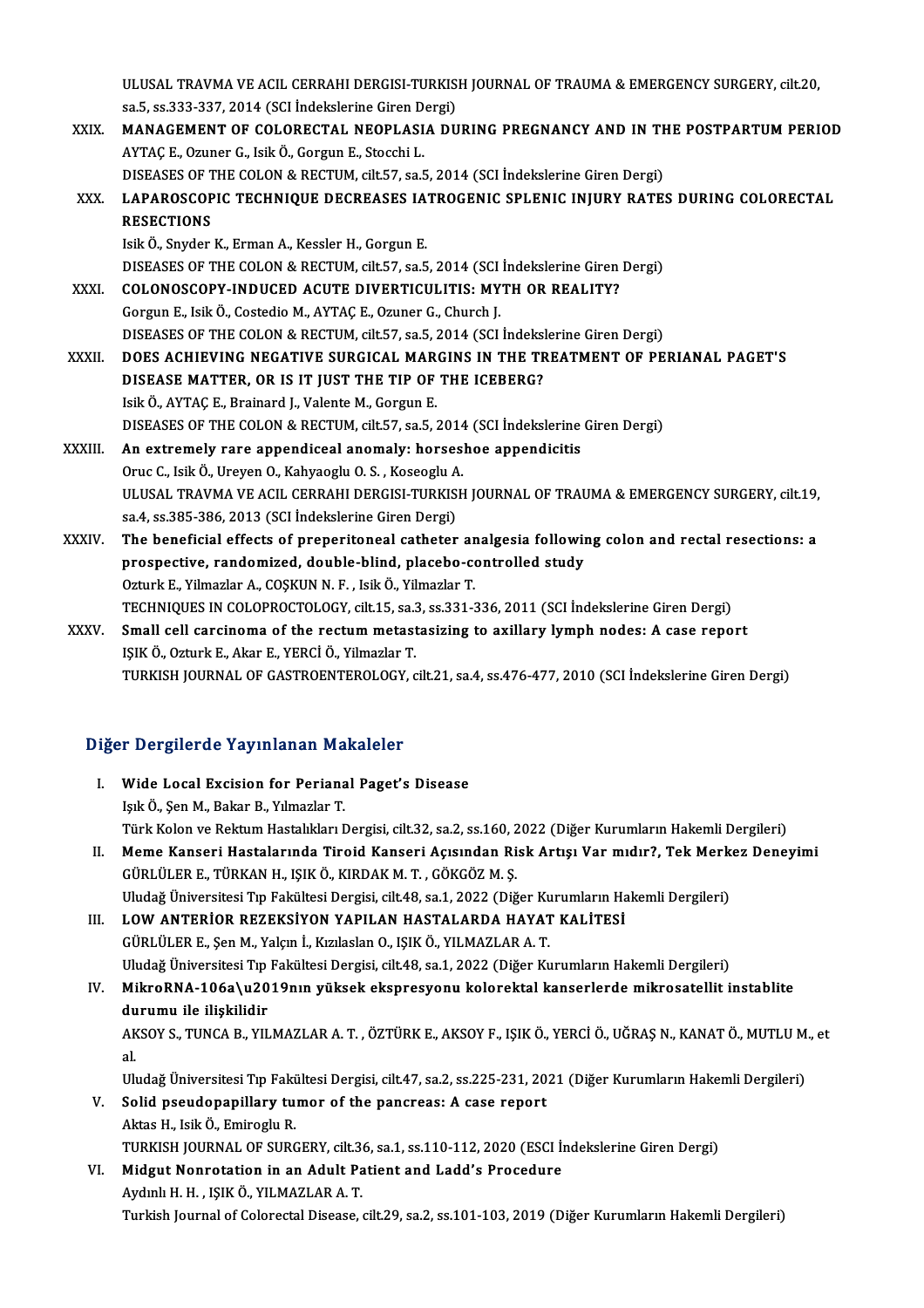| VII.   | Santulli enterostomy is an advantageous technique in stoma closure                                                                           |
|--------|----------------------------------------------------------------------------------------------------------------------------------------------|
|        | IŞIK Ö., DÜNDAR H. Z., BAKAR B., TAŞAR P., YILMAZLAR A. T., ÖZTÜRK E.                                                                        |
|        | Haydarpasa Numune Training and Research Hospital Medical Journal, cilt.58, sa.4, ss.214-217, 2018 (Diğer                                     |
|        | Kurumların Hakemli Dergileri)                                                                                                                |
| VIII.  | Factors affecting mortality in patients who underwent primary suture repair for peptic ulcer                                                 |
|        | perforation                                                                                                                                  |
|        | IŞIK Ö., DÜNDAR H. Z., BAKAR B., ÖZKAN Ö. F., ÖZTÜRK E., KAYA E., YILMAZLAR A. T.                                                            |
|        | Haydarpasa Numune Training and Research Hospital Medical Journal, cilt.58, sa.1, ss.1-4, 2018 (Diğer Kurumların<br>Hakemli Dergileri)        |
| IX.    | Upper Gastrointestinal Stent Placement: 8 Years Experience of a Single Institution                                                           |
|        | DÜNDAR H. Z., IŞIK Ö., BAKAR B., ÖZKAN Ö. F., ÖZTÜRK E., YILMAZLAR A. T.                                                                     |
|        | Haydarpasa Numune Training and Research Hospital Medical Journal, cilt.58, sa.2, ss.85-87, 2018 (Diğer                                       |
|        | Kurumların Hakemli Dergileri)                                                                                                                |
| X.     | Harvesting Left Lobe Graft from a Living Liver Donor with Extremely Rare Biliary Variation                                                   |
|        | AKTAŞ H., IŞIK Ö., GÜNER O. S. , AKAN Ö., EMİROĞLU R.                                                                                        |
|        | AUSTIN SURGERY CASE REPORTS, cilt.1, sa.2, 2016 (Diğer Kurumların Hakemli Dergileri)                                                         |
| XI.    | Surgical Site Infection: Re-assessment of the Risk Factors                                                                                   |
|        | IŞIK Ö., Kaya E., Dundar H. Z., Sarkut P.                                                                                                    |
|        | CHIRURGIA, cilt.110, sa.5, ss.457-461, 2015 (ESCI İndekslerine Giren Dergi)                                                                  |
| XII.   | Endoscopic Removal of Duodenal Perforating Fishbone - A Case Report                                                                          |
|        | TÜMAY L.V., Guner O.S., Meric M., Isik Ö., Zorluoglu A.                                                                                      |
|        | CHIRURGIA, cilt.110, sa.5, ss.471-473, 2015 (ESCI İndekslerine Giren Dergi)                                                                  |
| XIII.  | Surgical Site Infection: Re-assessment of the Risk Factor                                                                                    |
|        | IŞIK Ö., KAYA E., DÜNDAR H. Z., TAŞAR P.                                                                                                     |
|        | Chirurgia, 2015 (Diğer Kurumların Hakemli Dergileri)                                                                                         |
| XIV.   | Rektal Kanser Tedavisinde Uygulama İlkeleri<br>IŞIK Ö., ÖZTÜRK E.                                                                            |
|        | Türk Kolon Rektum Hastalıkları Dergisi, cilt.24, sa.2, ss.50-69, 2014 (Diğer Kurumların Hakemli Dergileri)                                   |
| XV.    | Anastomotic Leak after Colorectal Surgery: Leak Rate For Right Hemicolectomy may be Higher than                                              |
|        | Expected                                                                                                                                     |
|        | IŞIK Ö., YILMAZLAR A. T., ÖZTÜRK E., SARKUT P.                                                                                               |
|        | Journal of Integrative Oncology, cilt.4, sa.1, 2014 (Diğer Kurumların Hakemli Dergileri)                                                     |
| XVI.   | LÖKOSİT SAYISI VE C-REAKTİF PROTEİNİN AKUT APANDİSİT TANISINA KATKISI: BİR İLÇE                                                              |
|        | HASTANESİ DENEYİMİ                                                                                                                           |
|        | IŞIK Ö., ÜREYEN O., ORUÇ C.                                                                                                                  |
|        | Anatolian Journal of Clinical Investigation, cilt.9, sa.1, ss.6-9, 2013 (Diğer Kurumların Hakemli Dergileri)                                 |
| XVII.  | Ultrasonografi Akut Appendisitin Preoperatif Tanısında Rutin Olarak İstenmesi Gereken Bir Tetkik                                             |
|        | midir?                                                                                                                                       |
|        | Üreyen O., IŞIK Ö., ORUÇ C., KAHYAOĞLU O. S.                                                                                                 |
|        | İzmir Eğitim Araştırma Hastanesi Tıp Dergisi, cilt.17, ss.117-124, 2013 (Diğer Kurumların Hakemli Dergileri)                                 |
| XVIII. | Santulli Enterestomi: Proksimal Enterostomi Gerektiren Olgularda Önemli Bir Alternatif<br>IŞIK Ö., ÖZTÜRK E., ÖZER A., TAŞPINAR E., ÇELİK O. |
|        | Türk Kolon ve Rektum Hastalıkları Dergisi, cilt.23, sa.1, ss.44-47, 2013 (Diğer Kurumların Hakemli Dergileri)                                |
| XIX.   | Parastomal Necrotizing Fasciitis Due to Colonoscopy                                                                                          |
|        | IŞIK Ö., ÖZTÜRK E., YILMAZLAR A.T.                                                                                                           |
|        | Türk Kolon ve Rektum Hastalıkları Dergisi, cilt.23, sa.3, ss.150-152, 2013 (Diğer Kurumların Hakemli Dergileri)                              |
| XX.    | İntestinal Obstruksiyonun Nadir Bir Nedeni: Meckel Divertikülü Mezodivertiküler Bandı                                                        |
|        | ORUÇ C., ÜREYEN O., IŞIK Ö., KÖSEOĞLU A.                                                                                                     |
|        | Türk Kolon ve Rektum Hastalıkları Dergisi, cilt.22, sa.3, ss.90-92, 2012 (Diğer Kurumların Hakemli Dergileri)                                |
| XXI.   | Conservative Management of Passage of A Nearly Total Colonic Cast: Report of A Case<br>IŞIK Ö., ÖZTÜRK E., ULUSOY B., YILMAZLAR A.T.         |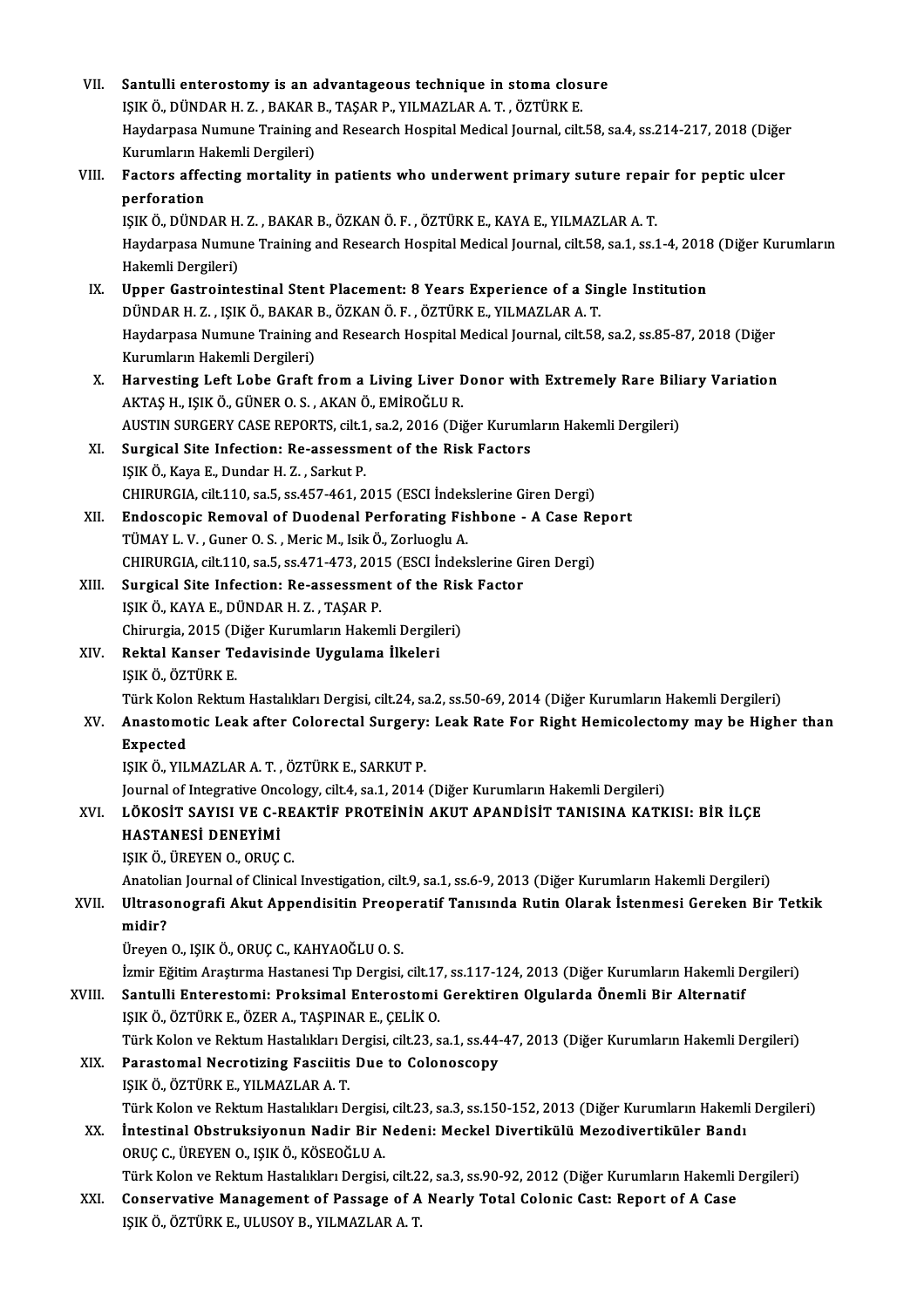Türk Kolon ve Rektum Hastalıkları Dergisi, cilt.22, sa.2, ss.62-64, 2012 (Diğer Kurumların Hakemli Dergileri)<br>The effest of enteral slutamine en benatis reseneration, benatis functions and basterial

Türk Kolon ve Rektum Hastalıkları Dergisi, cilt.22, sa.2, ss.62-64, 2012 (Diğer Kurumların Hakemli D<br>XXII. The effect of enteral glutamine on hepatic regeneration, hepatic functions and bacterial<br>translagation in nata Türk Kolon ve Rektum Hastalıkları Dergisi, cilt.22, sa.2, ss.6<br>The effect of enteral glutamine on hepatic regenera<br>translocation in rats following partial hepatectomy<br>Altes H. Kilistungay A.S., Ortunk E. ISIK Ö. Sebiteglu The effect of enteral glutamine on hepatic regeneration, hepatic functions and bacterial<br>translocation in rats following partial hepatectomy<br>Aktas H., Kilicturgay A. S. , Ozturk E., IŞIK Ö., Sehitoglu I. TURKISHJOURNALOF SURGERY, cilt.26, sa.3, ss.129-135,2010 (ESCI İndekslerineGirenDergi)

#### HakemliKongre / SempozyumBildiriKitaplarında Yer Alan Yayınlar

akemli Kongre / Sempozyum Bildiri Kitaplarında Yer Alan Yayınlar<br>I. Comparison of the Intraoperative and Postoperative Effects of Erector Spina Plane Block and Rectus<br>Sheeth Block Shin Rongre<br>Comparison of<br>Sheath Block<br>SALMAN E. Pit Sheath Block<br>SALMAN E., BİLGİN H., AKESEN S., IŞIK Ö.

Euroanaesthesia 2021 The European Anaesthesiology Congress, Munich, Almanya, 16 Aralık 2021, cilt.38, ss.71

- II. Dysregulation of E-cadherin and twist expressions in gastric cancer Euroanaesthesia 2021 The European Anaesthesiology Congress, Munich, Almanya, 16 Aralık 2021, cilt.38, ss.71<br>Dysregulation of E-cadherin and twist expressions in gastric cancer<br>TEKİN C., MUTLU M., TUNCA B., AKSOY S., AKSOY Dysregulation of E-cadherin and twist expressions in gastric cancer<br>TEKİN C., MUTLU M., TUNCA B., AKSOY S., AKSOY F., CİVAN M. N. , IŞIK Ö., YILMAZLAR A. T. , ÇEÇENER G., EG<br>55th Congress of the European Society for Surgic TEKİN C., MUTLU M., TUNCA B., AKSOY S., AKSOY F., CİVAN M.<br>55th Congress of the European Society for Surgical Research<br>Surgical Research, Innsbruck, Avusturya, 10 - 11 Aralık 2020<br>Analyaia Of Mispeestellite Instability Sta 55th Congress of the European Society for Surgical Research the 44th Congress of the Austrian Society for<br>Surgical Research, Innsbruck, Avusturya, 10 - 11 Aralık 2020<br>III. Analysis Of Microsatellite Instability Status And
- Surgical Research, Innsbr<br>Analysis Of Microsatell<br>With Lynch Syndrome<br>AKSOV S. TUNCA B. VU M Analysis Of Microsatellite Instability Status And Mismatch Repair Gene Mutation<br>With Lynch Syndrome<br>AKSOY S., TUNCA B., YILMAZLAR A. T. , IŞIK Ö., EGELİ Ü., ÇEÇENER G., ÖZTÜRK E., YERCİ Ö.<br>THE 54TH CONCRESS OF THE FUROREAN

With Lynch Syndrome<br>AKSOY S., TUNCA B., YILMAZLAR A. T. , IŞIK Ö., EGELİ Ü., ÇEÇENER G., ÖZTÜRK E., YERCİ Ö.<br>THE 54TH CONGRESS OF THE EUROPEAN SOCIETY FOR SURGICAL RESEARCH, 13 - 15 Mart 2019

#### IV. Seam Strength Analysis of Electrospun PCL Vascular Grafts

YALÇIN ENİŞ İ., GÖK SADIKOĞLU Ü. T., ÇEÇENER G., TUNCA B., IŞIK Ö., HOCKENBERGER A. Seam Strength Analysis of Electrospun PCL Vascular Grafts<br>YALÇIN ENİŞ İ., GÖK SADIKOĞLU Ü. T. , ÇEÇENER G., TUNCA B., IŞIK Ö., HOCKENBERGER A.<br>International Eurasian Conference on Science, Engineering and Technology (Euras YALÇIN ENİŞ<br>Internationa<br>Kasım 2018<br>Purso Illud International Eurasian Conference on Science, Engineering a<br>Kasım 2018<br>V. Bursa Uludağ Üniversitesi Karaciğer Nakli Sonuçları.<br>DÜNDAR H. Z. TASAR R. ISIKÖ AKSOVE KAVA E Kasım 2018<br>Bursa Uludağ Üniversitesi Karaciğer Nakli Sor<br>DÜNDAR H. Z. , TAŞAR P., IŞIK Ö., AKSOY F., KAYA E.<br>Türkiye Organ Nakli Kurulusları Kaordinasyan Derr

DÜNDAR H. Z., TAŞAR P., IŞIK Ö., AKSOY F., KAYA E.

Türkiye Organ Nakli Kuruluşları Koordinasyon Derneği 12. Kongresi Transplantasyon Trabzon 2018, Trabzon,<br>Türkiye, 18 - 21 Ekim 2018 Türkiye Organ Nakli Kuruluşları Koordinasyon Derneği 12. Kongresi Transplantasyon Trabzon 2018, Trabzon,<br>Türkiye, 18 - 21 Ekim 2018<br>VI. NATIONAL TRENDS OF POUCH CREATION AND EXCISION OVER A DECADE: A STUDY FROM NSQIP<br>DATAB

# Türkiye, 18 -<br>NATIONAL<br>DATABASE<br>Avdinli H NATIONAL TRENDS OF POUCH CREATION AND I<br>DATABASE<br>Aydinli H. H. , Isik Ö., Grieco M., Kirat H. T. , Remzi F. H.<br>Annual Mosting of the American Society for Costreint

Aydinli H. H., Isik Ö., Grieco M., Kirat H. T., Remzi F. H.

DATABASE<br>Aydinli H. H. , Isik Ö., Grieco M., Kirat H. T. , Remzi F. H.<br>Annual Meeting of the American-Society-for-Gastrointestinal-Endoscopy / Digestive Disease Week, Washington,<br>Kiribati, 2 - 05 Haziran 2018, cilt.154 Annual Meeting of the American-Society-for-Gastrointestinal-Endoscopy / Digestive Disease Week, Washington,<br>Kiribati, 2 - 05 Haziran 2018, cilt.154<br>VII. Endoskopik Retrograd Kolanjiopankreatografi Ve Sfinkterotomi İle

Kiribati, 2 - 05<br>Endoskopik R<br>Ve Sonuçları.<br>PAKAP P. TAS. Endoskopik Retrograd Kolanjiopankre<br>Ve Sonuçları.<br>BAKAR B., TAŞAR P., IŞIK Ö., DÜNDAR H. Z.<br>21. Ulucal Carrabi Kongresi, Antalya 2019 Ve Sonuçları.<br>BAKAR B., TAŞAR P., IŞIK Ö., DÜNDAR H. Z.<br>21. Ulusal Cerrahi Kongresi. Antalya 2018, Antalya, Türkiye, 11 - 15 Nisan 2018

BAKAR B., TAŞAR P., IŞIK Ö., DÜNDAR H. Z.<br>21. Ulusal Cerrahi Kongresi. Antalya 2018, Antalya, Türkiye, 11 - 15 Nisan 201<br>11. Kolorektal Kanser Karaciğer Metastazında Cerrahi Tedavi Sonuçları.<br>12. KAYAR R. ISIN D. BAKAR B. BAKAR B., IŞIK Ö., DÜNDAR H. Z., TAŞAR P., YILMAZLAR A. T., KAYA E.<br>21. Ulusal Cerrahi Kongresi. Antalya 2018, Antalya, Türkiye, 11 - 15 Nisan 2018 Kolorektal Kanser Karaciğer Metastazında Cerrahi Tedavi Sonuçları.<br>BAKAR B., IŞIK Ö., DÜNDAR H. Z. , TAŞAR P., YILMAZLAR A. T. , KAYA E.<br>21. Ulusal Cerrahi Kongresi. Antalya 2018, Antalya, Türkiye, 11 - 15 Nisan 2018<br>The e

- IX. The clinical significance of lncRNA DANCR in upper rectal adenocarcinoma AksoyF.,Aksoy S.,TuncaB., IsikÖ.,OzturkE.,YilmazlarT.,YerciO.,EgeliÜ.,CecenerG. International Congress on Targeted Anticancer Therapies (TAT), Paris, Fransa, 5 - 07 Mart 2018, cilt.29 Aksoy F., Aksoy S., Tunca B., Isik Ö., Ozturk E., Yilmazlar T., Yerci O., Egeli Ü., Cecener G.<br>International Congress on Targeted Anticancer Therapies (TAT), Paris, Fransa, 5 - 07 Mart<br>X. Orta ve distal yerleşimli rektum k
- International Congress on Targeted Anticancer Therapies (TAT), Par<br>Orta ve distal yerleşimli rektum kanserinde onkolojik sonuçlı<br>TIRNOVA İ., IŞIK Ö., UĞRAŞ N., YERCİ Ö., ÖZTÜRK E., YILMAZLAR A. T.<br>16. Türk kolon ve rektum Orta ve distal yerleşimli rektum kanserinde onkolojik sonuçlara etkili fak<br>TIRNOVA İ., IŞIK Ö., UĞRAŞ N., YERCİ Ö., ÖZTÜRK E., YILMAZLAR A. T.<br>16. Türk kolon ve rektum cerrahisi kongresi, Antalya, Türkiye, 16 - 20 Mayıs 20 TIRNOVA İ., IŞIK Ö., UĞRAŞ N., YERCİ Ö., ÖZTÜRK E., YILMAZLAR A. T.<br>16. Türk kolon ve rektum cerrahisi kongresi, Antalya, Türkiye, 16 - 20 Mayıs 2017<br>XI. Stoma prolapsusu gelişen hastanın tedavi ve bakımı
- CIZOĞLUK.,GÜMBELEKG., IŞIKÖ.,ÖZTÜRKE.,YILMAZLARA.T. 16. Türk kolon ve rektum cerrahisi kongresi, Antalya, Türkiye, 16 - 20 Mayıs 2017
- XII. Santulli prosedürü ostomi kapatılmasında da avantajlı bir tekniktir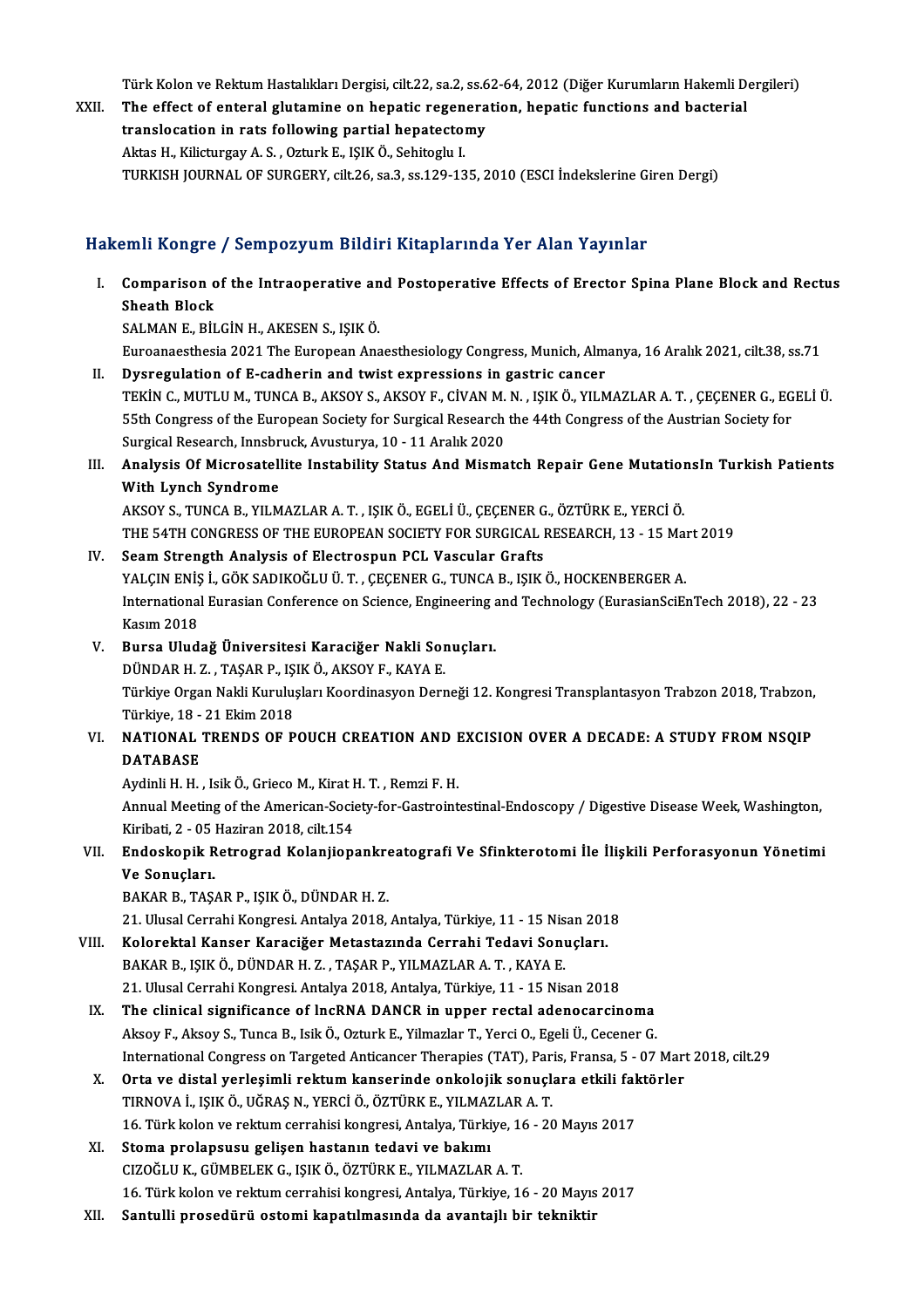IŞIKÖ.,BAKARB.,YILMAZLARA.T. ,ÖZTÜRKE.

15IK Ö., BAKAR B., YILMAZLAR A. T. , ÖZTÜRK E.<br>16. Türk kolon rektum cerrahisi kongresi, Antalya, Türkiye, 16 - 20 Mayıs 2017<br>Ladd nrasadürü ile tadayi adilen eriskin midayt nennetasyon enemeli

- XIII. Ladd prosedürü ile tedavi edilen erişkin midgut nonrotasyon anomalisi<br>IŞIK Ö., TÜRKAN H., DÜNDAR H. Z., SARKUT P., ÖZTÜRK E., YILMAZLAR A. T. 16. Türk kolon rektum cerrahisi kongresi, Antalya, Türkiye, 16 - 20 Mayıs 20<br>Ladd prosedürü ile tedavi edilen erişkin midgut nonrotasyon anom<br>IŞIK Ö., TÜRKAN H., DÜNDAR H. Z. , SARKUT P., ÖZTÜRK E., YILMAZLAR A. T.<br>16. Tür 16. Türk kolon ve rektum cerrahisi kongresi, Antalya, Türkiye, 16 - 20 Mayıs 2017
- XIV. Aile öyküsü bulunan polipozis koli tanılı vakalarda APC genmutasyonlarının önemi 16. Türk kolon ve rektum cerrahisi kongresi, Antalya, Türkiye, 16 - 20 Mayıs 2017<br>Aile öyküsü bulunan polipozis koli tanılı vakalarda APC gen mutasyonlarının önemi<br>TUNCA B., AKSOY S., ÖZTÜRK E., YILMAZLAR A. T. , ZORLUOĞLU Aile öyküsü bulunan polipozis koli tanılı vakalarda APC gen mutasyonlarır<br>TUNCA B., AKSOY S., ÖZTÜRK E., YILMAZLAR A. T. , ZORLUOĞLU A., IŞIK Ö., AKSOY F.,<br>16. Türk Kolon ve Rektum Cerrahisi KOngresi, Antalya, Türkiye, 16 TUNCA B., AKSOY S., ÖZTÜRK E., YILMAZLAR A. T. , ZORLUOĞLU A., IŞIK Ö., AKSOY F., ÇEÇENER G., E.<br>16. Türk Kolon ve Rektum Cerrahisi KOngresi, Antalya, Türkiye, 16 - 20 Mayıs 2017<br>XV. The Results of Arterial Vascular Recons 16. Türk Kolon ve Rektum Cerrahisi KOngresi, Antalya, Türkiye, 16 - 20 Mayıs 2017<br>The Results of Arterial Vascular Reconstruction on Back-table in Liver Transplantation
- Joint International Congress of ILTS, ELITA and LICAGE, Prague, Çek Cumhuriyeti, 24 27 Mayıs 2017, cilt.101,<br>ss.239-240 Dundar H. Z., Sarkut P., Isik Ö., Kaya E.
- XVI. Pankreatikojejunostomi anastomoz kaçağı lokal rekürrensi artırır SARKUTP., DÜNDAR H. Z., IŞIKÖ., KAYA E. Ulusal Cerrahi Kongresi 2016, Antalya, Türkiye, 13 - 17 Nisan 2017
- SARKUT P., DÜNDAR H. Z. , IŞIK Ö., KAYA E.<br>Ulusal Cerrahi Kongresi 2016, Antalya, Türkiye, 13 17 Nisan 2017<br>XVII. Üst gastrointestinal sistem patolojilerinde endoskopik stent deneyimimiz<br>ISIK Ö. BAKAR B. DÜNDAR H. Z. SAR IŞIK Ö., BAKAR B., DÜNDAR H. Z. , SARKUT P., KAYA E., ÖZEN Y., ÖZTÜRK E., YILMAZLAR A. T.<br>11. Ulusal travma ve acil cerrahi kongresi, Antalya, Türkiye, 5 - 09 Nisan 2017 Üst gastrointestinal sistem patolojilerinde endoskopik stent deneyim<br>IŞIK Ö., BAKAR B., DÜNDAR H. Z. , SARKUT P., KAYA E., ÖZEN Y., ÖZTÜRK E., YIL<br>11. Ulusal travma ve acil cerrahi kongresi, Antalya, Türkiye, 5 - 09 Nisan
- XVIII. Ağaç dalı saplanmasına bağlı abdominal yaralanma olgusu IŞIKÖ.,AKSOYF.,SARKUTP.,DÜNDARH.Z. ,BİLGEL İ.H. 11. Ulusal travma ve acil cerrahi kongresi, Antalya, Türkiye, 5 - 09 Nisan 2017
- XIX. Primer onarımuygulanan peptik ülser perforasyonu olgularındamortaliteye etkili faktörler 11. Ulusal travma ve acil cerrahi kongresi, Antalya, Türkiye, 5 - 09 Nisan 2017<br>Primer onarım uygulanan peptik ülser perforasyonu olgularında mortalit<br>IŞIK Ö., BAKAR B., SARKUT P., DÜNDAR H. Z. , ÖZTÜRK E., KAYA E., YILMAZ Primer onarım uygulanan peptik ülser perforasyonu olgularında molesik<br>151K Ö., BAKAR B., SARKUT P., DÜNDAR H. Z. , ÖZTÜRK E., KAYA E., YILMAZLAR<br>11. Ulusal travma ve acil cerrahi kongresi, Antalya, Türkiye, 5 - 09 Nisan 20 IŞIK Ö., BAKAR B., SARKUT P., DÜNDAR H. Z. , ÖZTÜRK E., KAYA E., YI<br>11. Ulusal travma ve acil cerrahi kongresi, Antalya, Türkiye, 5 - 09 Ni<br>XX. Artifisyel sfinkter ve benzerleri stomanın yerini alabilir mi?<br>ISIK Ö
- 11. Ulusal travma ve acil cerrahi kongresi, Antalya, Türkiye, 5 09 Nisan 2017<br>XX. Artifisyel sfinkter ve benzerleri stomanın yerini alabilir mi?<br>ISIK Ö. Artifisyel sfinkter ve benzerleri stomanın yerini alabilir mi?<br>IŞIK Ö.<br>7. Uludağ Genel cerrahide Güncel Yaklaşımlar Toplantısı, Bursa, Türkiye, 17 - 19 Mart 2017<br>Pejanaratif Carrahi

7. Ulud<br>Rejene<br>IŞIK Ö.<br>7. Ulud

XXI. Rejeneratif Cerrahi

Rejeneratif Cerrahi<br>IŞIK Ö.<br>7. Uludağ Genel Cerrahide Güncel Yaklaşımlar Toplantısı, Bursa, Türkiye, 17 - 19 Mart 2017<br>Kulk voş altı mama kanaşıj olaylanımının analisi

IŞIK Ö.<br>7. Uludağ Genel Cerrahide Güncel Yaklaşımlar Toplant<br>XXII. Kırk yaş altı meme kanseri olgularımızın analizi<br>1517 6 YU DIZ E.O., SARKUT B. DÜNDAR H.Z., GÖKC

7. Uludağ Genel Cerrahide Güncel Yaklaşımlar Toplantısı, Burs.<br>Kırk yaş altı meme kanseri olgularımızın analizi<br>IŞIK Ö., YILDIZ E. O. , SARKUT P., DÜNDAR H. Z. , GÖKGÖZ M. Ş.<br>5. uludağ tıbbi onkalaji samnamıyını, Bursa Tür Kırk yaş altı meme kanseri olgularımızın analizi<br>151K Ö., YILDIZ E. O. , SARKUT P., DÜNDAR H. Z. , GÖKGÖZ M. Ş.<br>5. uludağ tıbbi onkoloji sempozyumu, Bursa, Türkiye, 28 Haziran - 01 Temmuz 2016<br>Cestasyonal Cisantamasti: Ols IŞIK Ö., YILDIZ E. O. , SARKUT P., DÜNDAR H. Z<br>5. uludağ tıbbi onkoloji sempozyumu, Bursa, T<br>XXIII. Gestasyonel Gigantomasti: Olgu Sunumu<br>HALU T. GÖYÇÖZ M. S., ISIK Ö. DÜNDAR H. Z

- 5. uludağ tıbbi onkoloji sempozyumu, Bursa, Türkiye, 28 Haziran 01 T.<br>Gestasyonel Gigantomasti: Olgu Sunumu<br>HALİL T., GÖKGÖZ M. Ş. , IŞIK Ö., DÜNDAR H. Z. , PARLAK S., TIRNOVA İ.<br>5. uludağ tıbbi onkoloji semperumu, Bursa 6. Gestasyonel Gigantomasti: Olgu Sunumu<br>HALİL T., GÖKGÖZ M. Ş. , IŞIK Ö., DÜNDAR H. Z. , PARLAK S., TIRNOVA İ.<br>5. uludağ tıbbi onkoloji sempozyumu, Bursa, Türkiye, 28 Haziran - 01 Temmuz 2016<br>Radyasyonun indüklediği meme HALİL T., GÖKGÖZ M. Ş. , IŞIK Ö., DÜNDAR H. Z. , PARLAK S., TIRNOVA İ.<br>5. uludağ tıbbi onkoloji sempozyumu, Bursa, Türkiye, 28 Haziran - 01 T.<br>XXIV. Radvasvonun indüklediği meme aniiosarkomu
- 5. uludağ tıbbi onkoloji sempozyumu, Bursa, Türkiye, 28 Hazir<br>**Radyasyonun indüklediği meme anjiosarkomu**<br>IŞIK Ö., YILDIZ E. O. , DÜNDAR H. Z. , SARKUT P., GÖKGÖZ M. Ş.<br>5. uludağ tıbbi onkoloji sempozyumu, Bursa, Türkiye, IŞIK Ö., YILDIZ E. O. , DÜNDAR H. Z. , SARKUT P., GÖKG<br>5. uludağ tıbbi onkoloji sempozyumu, Bursa, Türkiye, ;<br>XXV. Metaplastik Meme Kanseri: Nadir Görülen Olgu<br>TÜRKAN H. GÖKGÖZ M. S. DÜNDAR H. Z. ISIK Ö. TIR
- 5. uludağ tıbbi onkoloji sempozyumu, Bursa, Türkiye, 28 Haziran 01 Temmuz 2016<br>Metaplastik Meme Kanseri: Nadir Görülen Olgu 5. uludağ tıbbi onkoloji sempozyumu, Bursa, Türkiye, 28 Haziran - 01 Tem<br>Metaplastik Meme Kanseri: Nadir Görülen Olgu<br>TÜRKAN H., GÖKGÖZ M. Ş. , DÜNDAR H. Z. , IŞIK Ö., TIRNOVA İ., PARLAK S.<br>5. uludağ tıbbi onkolaji sempera Metaplastik Meme Kanseri: Nadir Görülen Olgu<br>TÜRKAN H., GÖKGÖZ M. Ş. , DÜNDAR H. Z. , IŞIK Ö., TIRNOVA İ., PARLAK S.<br>5. uludağ tıbbi onkoloji sempozyumu, Bursa, Türkiye, 28 Haziran - 01 Temmuz 2016<br>Meme kanseri tireid neni TÜRKAN H., GÖKGÖZ M. Ş. , DÜNDAR H. Z. , IŞIK Ö., TIRNOVA İ., PARLAI<br>5. uludağ tıbbi onkoloji sempozyumu, Bursa, Türkiye, 28 Haziran - 01 J<br>XXVI. Meme kanseri tiroid papiller kanseri sonuçlarına etkili midir?<br>ISIK Ö. TÜRKA
- 5. uludağ tıbbi onkoloji sempozyumu, Bursa, Türkiye, 28 Haz<br>Meme kanseri tiroid papiller kanseri sonuçlarına etki<br>IŞIK Ö., TÜRKAN H., KIRDAK M. T. , GÖKGÖZ M. Ş. , KORUN N.<br>5. uludağ tıbbi onkolaji sempozyumu, Bursa, Türki 5. Meme kanseri tiroid papiller kanseri sonuçlarına etkili midir?<br>151K Ö., TÜRKAN H., KIRDAK M. T. , GÖKGÖZ M. Ş. , KORUN N.<br>5. uludağ tıbbi onkoloji sempozyumu, Bursa, Türkiye, 28 Haziran - 01 Temmuz 2016 IŞIK Ö., TÜRKAN H., KIRDAK M. T. , GÖKGÖ.<br>5. uludağ tıbbi onkoloji sempozyumu, Burs<br>XXVII. Erken evre meme kanserinde cerrahi

```
5. ulud<br>Erken<br>IŞIK Ö.<br>E. ulud
```
1ŞIK Ö.<br>5. uludağ tıbbi onkoloji sempozyumu, Bursa, Türkiye, 28 Haziran - 01 Temmuz 2016

IŞIK Ö.<br>5. uludağ tıbbi onkoloji sempozyumu, Bursa, Türkiye, 28 Haziran - 01 Temmuz 2016<br>XXVIII. LENGTH OF STAY AFTER RIGHT COLECTOMY = LENGTH OF STAY AFTER LEFT COLECTOMY+2<br>DAYSILLA STUDY EROM ACS NSOIR DATARASE 5. uludağ tıbbi onkoloji sempozyumu, Bursa, Türkiye,<br>LENGTH OF STAY AFTER RIGHT COLECTOMY =<br>DAYS!!! A STUDY FROM ACS-NSQIP DATABASE.<br>Ardinli H. Jaik Ö. Chursh J. Stagshi J. Ashburn J. Can LENGTH OF STAY AFTER RIGHT COLECTOMY = LENO<br>DAYS!!! A STUDY FROM ACS-NSQIP DATABASE.<br>Aydinli H., Isik Ö., Church J., Stocchi L., Ashburn J., Gorgun E.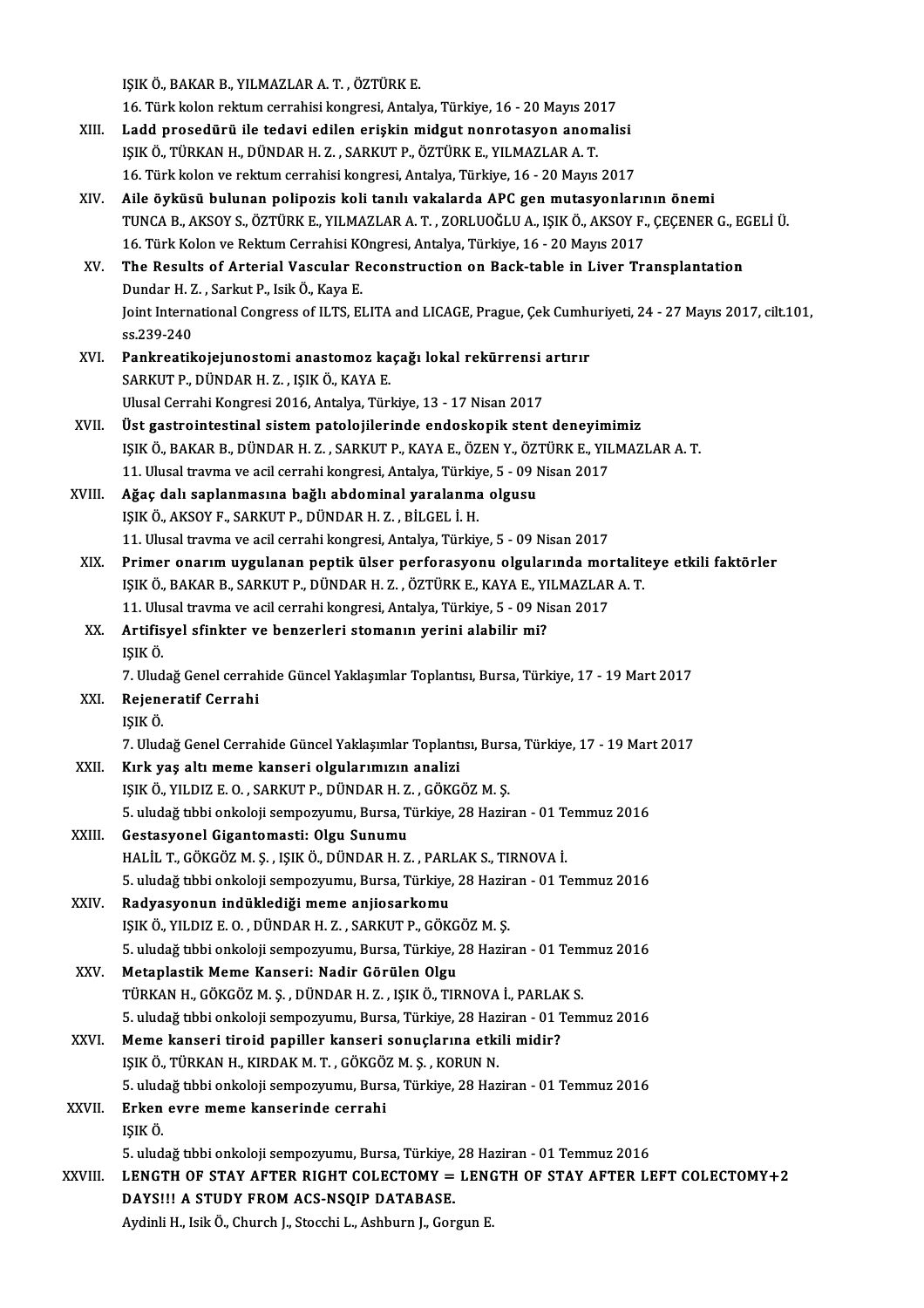Annual Meeting of the American-Society-of-Colon-and-Rectal-Surgeons, Los-Angeles, Şili, 30 Nisan - 04 Mayıs 2016,<br>silt 50 Annua<br>cilt.59<br>Norks Annual Meeting of the American-Society-of-Colon-and-Rectal-Surgeons, Los-Angeles, Şili, 30 Nisan - 04 M;<br>cilt.59<br>XXIX. Nonkolorektal- nonnöroendokrin kanser karaciğer metastazlarında cerrahi tedavi sonuçları<br>DÜNDAR H. Z. S

- cilt.59<br>Nonkolorektal- nonnöroendokrin kanser karaciğer metastazlarında cerrahi tedavi sonuçları<br>DÜNDAR H. Z. , SARKUT P., IŞIK Ö., KAYA E. Ulusal cerrahi Kongresi 2016, Antalya, Türkiye, 13 - 17 Nisan 2016
- DÜNDAR H. Z. , SARKUT P., IŞIK Ö., KAYA E.<br>Ulusal cerrahi Kongresi 2016, Antalya, Türkiye, 13 17 Nisan 2016<br>XXX. Short-term Outcomes After Open Versus Laparoscopic Restorative Proctocolectomy in Patients with<br>Colonis Pol Ulusal cerrahi Kongresi 2016, Antalya, Türkiye, 13 - 17 Nisan 2016<br>Short-term Outcomes After Open Versus Laparoscopic Restorati<br>Colonic Polyposis: an Assessment from the ACS NSQIP Database<br>AYTACE ISIKÖ PEMZIE CHUPCH L KESI Colonic Polyposis: an Assessment from the ACS NSQIP Database<br>AYTAÇE., IŞIKÖ., REMZİF., CHURCH J., KESSLER H. Colonic Polyposis: an Assessment from the ACS NSQIP Database<br>AYTAÇ E., IŞIK Ö., REMZİ F., CHURCH J., KESSLER H.<br>Society of American Gastrointestinal and Endoscopic Surgeons (SAGES) Annual Meeting 2015, Nashville, Amerika<br>P AYTAÇ E., IŞIK Ö., REMZİ F., CHURCH J., KESSLER H.<br>Society of American Gastrointestinal and Endoscopic Surg<br>Birleşik Devletleri, 15 - 18 Nisan 2015, cilt.29, ss.410-547<br>Quteemes and Predistors of Mortelity in Surgisel T Society of American Gastrointestinal and Endoscopic Surgeons (SAGES) Annual Meeting 2015, Nashville, Amerika<br>Birleşik Devletleri, 15 - 18 Nisan 2015, cilt.29, ss.410-547<br>XXXI. Outcomes and Predictors of Mortality in Surgic
- Birleşik Devletler<br>Outcomes and I<br>Volume Center<br>Isik Ö. Cersun E Outcomes and Predictors of Mortality in Sul<br>Volume Center<br>Isik Ö., Gorgun E., Huang E., Stocchi L., Remzi F. H.<br>46th Annual Disective Disease Week (DDW), Wee Volume Center<br>Isik Ö., Gorgun E., Huang E., Stocchi L., Remzi F. H.<br>46th Annual Digestive Disease Week (DDW), Washington, Kiribati, 16 - 19 Mayıs 2015, cilt.148<br>Impact of Omantal Badiale Elan Creation en Anastamatis Leak a

Isik Ö., Gorgun E., Huang E., Stocchi L., Remzi F. H.<br>46th Annual Digestive Disease Week (DDW), Washington, Kiribati, 16 - 19 Mayıs 2015, cilt.148<br>XXXII. Impact of Omental Pedicle Flap Creation on Anastomotic Leak and Sept 46th Annual Digestive Disease Week (DDW), Washington, Kiri<br>Impact of Omental Pedicle Flap Creation on Anastomot:<br>Pelvic Anastomosis: A Study From the NSQIP Database Impact of Omental Pedicle Flap Creation on Ana:<br>Pelvic Anastomosis: A Study From the NSQIP Da<br>Ozben V., Isik Ö., Gorgun E., Liu X., Stocchi L., Ozuner G.<br>46th Annual Disective Disease Week (DDW), Weekingt 9 Pelvic Anastomosis: A Study From the NSQIP Database<br>Ozben V., Isik Ö., Gorgun E., Liu X., Stocchi L., Ozuner G.<br>46th Annual Digestive Disease Week (DDW), Washington, Kiribati, 16 - 19 Mayıs 2015, cilt.148

Ozben V., Isik Ö., Gorgun E., Liu X., Stocchi L., Ozuner G.<br>46th Annual Digestive Disease Week (DDW), Washington, Kiribati, 16 - 19 Mayıs 2015, cilt.148<br>XXXIII. What Factors Affect Surgeons' Decision to Perform Two Ver 46th An<mark>r</mark><br>What Fa<br>Colitis? What Factors Affect Surgeons' Decision to Per<br>Colitis?<br>Isik Ö., Gorgun E., Costedio M., Ozuner G., Remzi F. H.<br>46th Annual Digestive Disease Week (DDW), Weebir 6 <mark>Colitis?</mark><br>Isik Ö., Gorgun E., Costedio M., Ozuner G., Remzi F. H.<br>46th Annual Digestive Disease Week (DDW), Washington, Kiribati, 16 - 19 Mayıs 2015, cilt.148

Isik Ö., Gorgun E., Costedio M., Ozuner G., Remzi F. H.<br>46th Annual Digestive Disease Week (DDW), Washington, Kiribati, 16 - 19 NXXIV.<br>XXXIV. Initial chemotherapy vs upfront surgery for stage IV colon cancer<br>Corgun E. Jsik 46th Annual Digestive Disease Week (DI<br>Initial chemotherapy vs upfront sur<br>Gorgun E., Isik Ö., Stocchi L., Kalady M. F.<br>100th Annual Clinical Congress of the An

Gorgun E., Isik Ö., Stocchi L., Kalady M. F.

100th Annual Clinical Congress of the American-College-of-Surgeons, San-Francisco, Kostarika, 26 - 30 Ekim 2014, cilt, 219 100th Annual Clinical Congress of the American-College-of-Surgeon<br>cilt.219<br>XXXV. Colonoscopy Induced Acute Diverticulitis: Myth or Reality?<br>COPCUNE ISIX O COSTEDIO M AYTACE OZUNER C CHIRCH I

- cilt.219<br>Colonoscopy Induced Acute Diverticulitis: Myth or Reality?<br>GÖRGÜN E., IŞIK Ö., COSTEDİO M., AYTAÇ E., ÖZÜNER G., CHURCH J.<br>American Society of Colorectal Surgeons Annual Meeting 2014, Hel Colonoscopy Induced Acute Diverticulitis: Myth or Reality?<br>GÖRGÜN E., IŞIK Ö., COSTEDİO M., AYTAÇ E., ÖZÜNER G., CHURCH J.<br>American Society of Colorectal Surgeons Annual Meeting 2014, Hollywood, Amerika Birleşik Devletleri GÖRGÜN E.,<br>American So<br>Mayıs 2014<br>Sungical Me American Society of Colorectal Surgeons Annual Meeting 2014, Hollywood, Amerika Birleşik Devletleri, 17 - 21<br>Mayıs 2014<br>XXXVI. Surgical Management of Patients with Complicated Ulcerative Colitis during Pregnancy: Maternal
- Mayıs 2014<br>Surgical Management of Patients with Complicated Ulcerative Colitis during Pregnancy: Maternal and<br>Fetal Outcomes Surgical Management of Patients with Compli<br>Fetal Outcomes<br>AYTAÇ E., ÖZÜNER G., IŞIK Ö., GÖRGÜN E., REMZİ F.<br>American Society of Colorectal Surgeons Annual me

Fetal Outcomes<br>AYTAÇ E., ÖZÜNER G., IŞIK Ö., GÖRGÜN E., REMZİ F.<br>American Society of Colorectal Surgeons Annual meeting 2014, Hollywood, Amerika Birleşik Devletleri, 17 - 21<br>Mayra 2014 AYTAÇ E., ÖZ<br>American So<br>Mayıs 2014<br>Doos Ashie American Society of Colorectal Surgeons Annual meeting 2014, Hollywood, Amerika Birleşik Devletleri, 17 - 21<br>Mayıs 2014<br>XXXVII. Does Achieving Negative Surgical Margins in the Treatment of Perianal Paget's Disease Matter,

Mayıs 2014<br>Does Achieving Negative Surgical Margins in the Treatment of Perianal Paget's Disease Matter, or is<br>it Just the Tip of the Iceberg? Does Achieving Negative Surgical Margins in the T<br>it Just the Tip of the Iceberg?<br>IŞIK Ö., AYTAÇ E., BRAINARD J., VALENTE M., GÖRGÜN E.<br>American Society of Colorectal Surgeons Annual Mosting

American Society of Colorectal Surgeons Annual Meeting 2014, Hollywood, Amerika Birleşik Devletleri, 17 - 21<br>Mayıs 2014 IŞIK Ö., AYTA<br>American So<br>Mayıs 2014<br>Manasamaı American Society of Colorectal Surgeons Annual Meeting 2014, Hollywood, Amerika Birleşik Devl<br>Mayıs 2014<br>XXXVIII. Management of Colorectal Neoplasia during Pregnancy and in the Postpartum Period<br>AVTACE ÖZÜNER CUSIK ÖLGERCÜ

# Mayıs 2014<br>Management of Colorectal Neoplasia during Pre<br>AYTAÇ E., ÖZÜNER G., IŞIK Ö., GÖRGÜN E., STOCCHI L.<br>American Society of Colorectal Surgeons Annual Meci Management of Colorectal Neoplasia during Pregnancy and in the Postpartum Period<br>AYTAÇ E., ÖZÜNER G., IŞIK Ö., GÖRGÜN E., STOCCHI L.<br>American Society of Colorectal Surgeons Annual Meeting 2014, Hollywood, Amerika Birleşik

AYTAÇ E., ÖZÜNER G., IŞIK Ö., GÖRGÜN E., STOCCHI L.<br>American Society of Colorectal Surgeons Annual Meeting 2014, Hollywood, Amerika Birleşik Devletleri, 17 - 21<br>Mayıs 2014 American Society of Colorectal Surgeons Annual Meeting 2014, Hollywood, Amerika Birleşik Devletleri, 17 - 21<br>Mayıs 2014<br>XXXIX. Laparoscopic Technique Decreases Iatrogenic Splenic Injury Rates during Colorectal Resections.

Mayıs 2014<br>Laparoscopic Technique Decreases latrogenic<br>IŞIK Ö., KAREN S., AYTAÇ E., KESSLER H., GÖRGÜN E.<br>Amerisan Sesisty of Colorestel Surssons Annuel Mes IŞIK Ö., KAREN S., AYTAÇ E., KESSLER H., GÖRGÜN E.

American Society of Colorectal Surgeons Annual Meeting 2014, Hollywood, Amerika Birleşik Devletleri, 17 - 21<br>Mayıs 2014 American Society of Colorectal Surgeons Annual Meeting 2014, Hollywood, Amerika Birleşik Devletleri, 17 - 21<br>Mayıs 2014<br>XL. Does Gender Affect Short-Term Outcomes After Laparoscopic Total Proctocolectomy With IPAA for<br>With

Mayıs 2014<br>Does Gender Affec<br>Ulcerative Colitis?<br><sup>Leil</sup>t Ö. Corgun E. Co Ulcerative Colitis?<br>Isik Ö., Gorgun E., Costedio M., Kessler H. P. , Remzi F. H.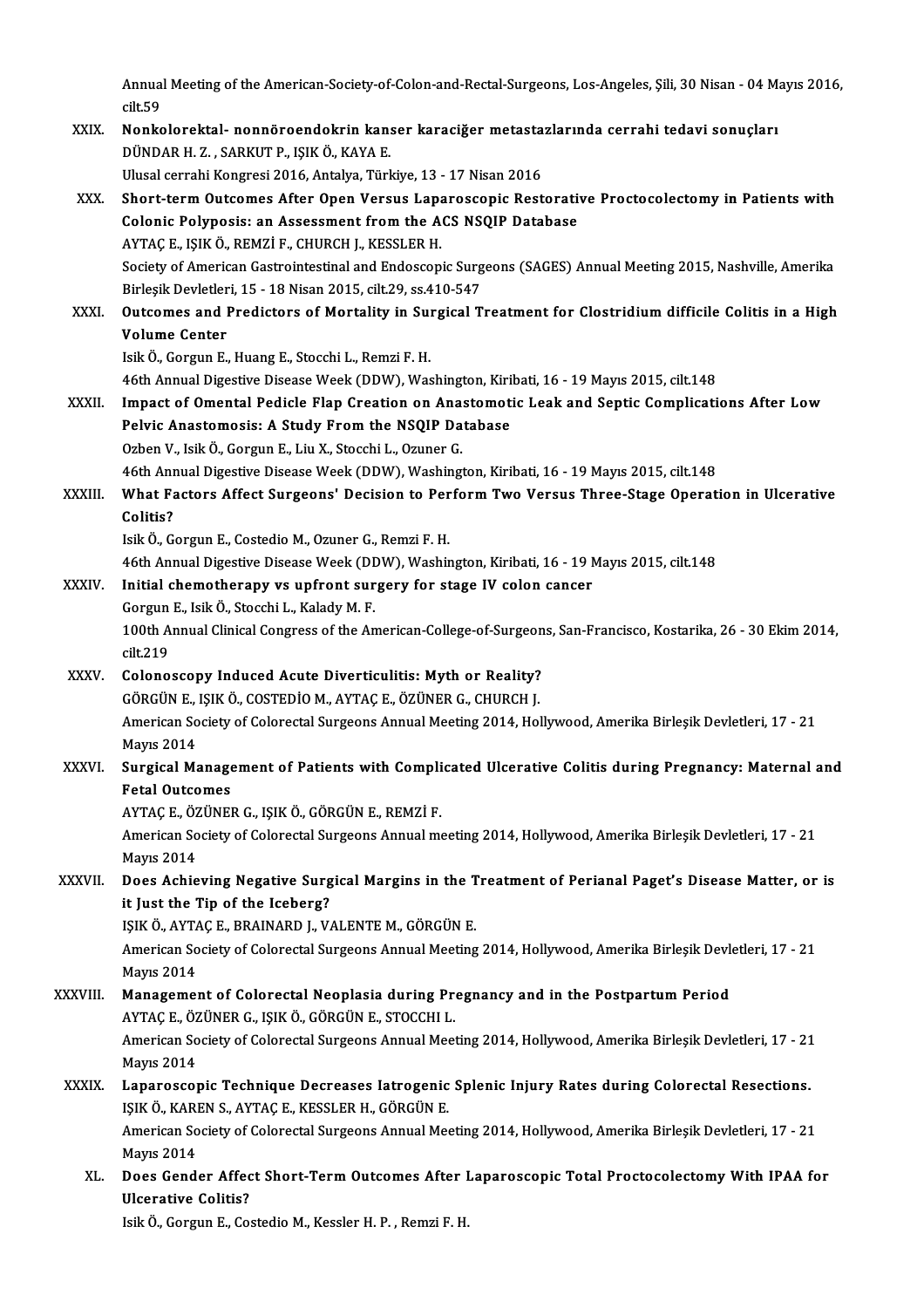55th Annual Meeting of the Society-for-Surgery-of-the-Alimentary-Tract (SSAT) / Digestive Disease Week (DDW),<br>Illineis, Amerika Birlesik Devletleri, 3, .06 Mayrs 2014, silt 146 1935 Sth Annual Meeting of the Society-for-Surgery-of-the-Aliment<br>Illinois, Amerika Birleşik Devletleri, 3 - 06 Mayıs 2014, cilt.146<br>Dess Lanansssenuy Beduse The Need for Insidental Sple 55th Annual Meeting of the Society-for-Surgery-of-the-Alimentary-Tract (SSAT) / Digestive Disease W<br>Illinois, Amerika Birleşik Devletleri, 3 - 06 Mayıs 2014, cilt.146<br>XLI. Does Laparoscopy Reduce The Need for Incidental Sp

- Illinois, Amerika Birleşik Devletleri, 3 06 Mayıs 2014, cilt.146<br>Does Laparoscopy Reduce The Need for Incidental Splenic Procedure<br>Resections? An Assessment from The NSQIP Database<br>IŞIK Ö., AYTAÇ E., ASHBURN J., ÖZÜNER G Does Laparoscopy Reduce The Need for Incidental Splenic Procedures During Colorectal SAGES 2014 Annual Meeting, Salt Lake City, Amerika Birleşik Devletleri, 2 - 05 Nisan 2014, cilt.28, ss.240-286 IŞIK Ö., AYTAÇ E., ASHBURN J., ÖZÜNER G., REMZİ F., COSTEDİO M., GÖRGÜN E.<br>SAGES 2014 Annual Meeting, Salt Lake City, Amerika Birleşik Devletleri, 2 - 05 Nisan 2014, cilt.28, ss.240-286<br>XLII. Outcomes Associated with R
- SAGES 2014 Annual Meeting, Salt Lake City, Amerika Bir<br>Outcomes Associated with Resident Involvement i<br>for Earlier and More Intensive Resident Training<br>PENLICE C. CÖRCÜNE, COPRAOE, HAMMEL LISIKÖ Outcomes Associated with Resident Involvement in Laparoscopic<br>for Earlier and More Intensive Resident Training<br>BENLİCE Ç., GÖRGÜN E., CORRAO E., HAMMEL J., IŞIK Ö., HULL T., REMZİ F.<br>Contral Surgical Association 71th Annua for Earlier and More Intensive Resident Training<br>BENLİCE Ç., GÖRGÜN E., CORRAO E., HAMMEL J., IŞIK Ö., HULL T., REMZİ F.<br>Central Surgical Association 71th Annual Meeting, Indianapolis, Amerika Birleşik Devletleri, 6 - 08 M
- BENLİCE Ç., GÖRGÜN E., CORRAO E., HAMMEL J., IŞIK Ö., HULL T., REM<br>Central Surgical Association 71th Annual Meeting, Indianapolis, Amer<br>XLIII. Sağ Alt Kadran Ağrısına Yaklaşım: Eskimeyen Cerrahi İkilem<br>ÜREVEN O. ORUC G. IS Central Surgical Association 71th Annual Me<br>Sağ Alt Kadran Ağrısına Yaklaşım: Eski<br>ÜREYEN O., ORUÇ C., IŞIK Ö., ÜSTÜNER M. A.<br>7. cerrebi arastırma konstası Ankara Türki 5ağ Alt Kadran Ağrısına Yaklaşım: Eskimeyen Cerrahi İkilem<br>ÜREYEN 0., ORUÇ C., IŞIK Ö., ÜSTÜNER M. A.<br>7. cerrahi araştırma kongresi, Ankara, Türkiye, 7 - 09 Kasım 2013
- ÜREYEN 0., ORUÇ C., IŞIK Ö., ÜSTÜNER M. A.<br>7. cerrahi araştırma kongresi, Ankara, Türkiye, 7 09 Kasım 2013<br>XLIV. Fournier's gangrene: analysis of 120 patients and validation of Uludag Fournier's Gangrene Severity 7. cerra<br>Fourn<br>Index<br><sup>VII MA</sup> YILMAZLARA.T. ,ÖZTÜRKE., IŞIKÖ.,ÖZERA.,ERCANİ.
- I<mark>ndex</mark><br>YILMAZLAR A. T. , ÖZTÜRK E., IŞIK Ö., ÖZER A., ERCAN İ.<br>International Surgical Week, Helsinki, Finlandiya, 25 29 Ağustos 2013<br>Founniar Cangrani: 120 bestalık sari ve UECSI verifikasyonu YILMAZLAR A. T. , ÖZTÜRK E., IŞIK Ö., ÖZER A., ERCAN İ.<br>International Surgical Week, Helsinki, Finlandiya, 25 - 29 Ağustos 201<br>XLV. Fournier Gangreni: 120 hastalık seri ve UFGSI verifikasyonu<br>ÖZTÜRK E. VILMAZLAR A. T. CÜLC
- International Surgical Week, Helsinki, Finlandiya, 25 29 Ağustos 2<br>Fournier Gangreni: 120 hastalık seri ve UFGSI verifikasyor<br>ÖZTÜRK E., YILMAZLAR A. T. , GÜLCÜ B., ÖZER A., IŞIK Ö., ERCAN İ.<br>9. Ulusel Trauma ve Asil Cer Fournier Gangreni: 120 hastalık seri ve UFGSI verifikasyonu<br>ÖZTÜRK E., YILMAZLAR A. T. , GÜLCÜ B., ÖZER A., IŞIK Ö., ERCAN İ.<br>9. Ulusal Travma ve Acil Cerrahi Kongresi, Antalya, Türkiye, 19 - 23 Nisan 2013<br>Santulli Enteres
- ÖZTÜRK E., YILMAZLAR A. T. , GÜLCÜ B., ÖZER A., IŞIK Ö., ERCAN İ.<br>9. Ulusal Travma ve Acil Cerrahi Kongresi, Antalya, Türkiye, 19 23 Nisan 2013<br>XLVI. Santulli Enterostomy: A Considerable Alternative for Cases Who Req 9. Ulusal Travma ve Acil Cerrahi Kongresi, Antaly<br>Santulli Enterostomy: A Considerable Alter<br>ÖZTÜRK E., IŞIK Ö., SARKUT P., YILMAZLAR A. T.<br>YVI Annual Mesting of the European Society of S Santulli Enterostomy: A Considerable Alternative for Cases Who Requires Proximal<br>ÖZTÜRK E., IŞIK Ö., SARKUT P., YILMAZLAR A. T.<br>XVI.Annual Meeting of the European Society of Surgery, İstanbul, Türkiye, 22 - 24 Kasım 2012<br>A
- XLVII. Appendiksin Çok Nadir Bir Anomalisi: Atnalı Appendisit ORUÇ C., KAHYAOĞLU O. S., IŞIK Ö., ÜREYEN O., KÖSEOĞLU A. XVI.Annual Meeting of the European Society of Surgery, İstan<br>Appendiksin Çok Nadir Bir Anomalisi: Atnalı Appendis<br>ORUÇ C., KAHYAOĞLU O. S. , IŞIK Ö., ÜREYEN O., KÖSEOĞLU A.<br>Ulucal carrabi kongresi 2012 İzmir Türkiye 22, 27 Appendiksin Çok Nadir Bir Anomalisi: Atnalı Appendisit<br>ORUÇ C., KAHYAOĞLU O. S. , IŞIK Ö., ÜREYEN O., KÖSEOĞLU A.<br>Ulusal cerrahi kongresi 2012, İzmir, Türkiye, 23 - 27 Mayıs 2012<br>Fournian Cangrani: 100 Olguluk Sori Sunumu ORUÇ C., KAHYAOĞLU O. S., IŞIK Ö., ÜREYEN O., KÖSI<br>Ulusal cerrahi kongresi 2012, İzmir, Türkiye, 23 - 27<br>XLVIII. Fournier Gangreni: 100 Olguluk Seri Sunumu.<br>VII.MAZI AR A. T. ÖZTÜRK E. ÖZER A. ISIK Ö. ERCA
- Ulusal cerrahi kongresi 2012, İzmir, Türkiye, 23 27 May<br>Fournier Gangreni: 100 Olguluk Seri Sunumu.<br>YILMAZLAR A. T. , ÖZTÜRK E., ÖZER A., IŞIK Ö., ERCAN İ.<br>12 Ulusal Kalan Baktum Carrabi Kangresi, Antakva Türk Fournier Gangreni: 100 Olguluk Seri Sunumu.<br>YILMAZLAR A. T. , ÖZTÜRK E., ÖZER A., IŞIK Ö., ERCAN İ.<br>13.Ulusal Kolon Rektum Cerrahi Kongresi, Antalya, Türkiye, 18 - 22 Mayıs 2011<br>The Effect of Enteral Clutemin on Henetis Be
- YILMAZLAR A. T. , ÖZTÜRK E., ÖZER A., IŞIK Ö., ERCAN İ.<br>13.Ulusal Kolon Rektum Cerrahi Kongresi, Antalya, Türkiye, 18 22 Mayıs 2011<br>XLIX. The Effect of Enteral Glutamin on Hepatic Regeneration, Hepatic Functions and 13.Ulusal Kolon Rektum Cerrahi Kongresi, Antalya, Türkiye, 2<br>The Effect of Enteral Glutamin on Hepatic Regenerati<br>Translocation in Rats Following Partial Hepatectomy<br>AKTAS H. KU ICTURCAY S. ÖZTÜRK E. ISIK Ö AKTAŞH.,KILIÇTURGAYS.,ÖZTÜRKE., IŞIKÖ. Translocation in Rats Following Partial Hepatectomy<br>AKTAŞ H., KILIÇTURGAY S., ÖZTÜRK E., IŞIK Ö.<br>ESPEN Clinical Nutrition Metabolism International Congress 2010, Nice, Fransa, 5 - 08 Eylül 2010<br>Kelenektel Connabide Anastam AKTAŞ H., KILIÇTURGAY S., ÖZTÜRK E., IŞIK Ö.<br>ESPEN Clinical Nutrition Metabolism International Conq<br>L. Kolorektal Cerrahide Anastomoz Kaçağı Sorunu<br>ISIK Ö. ÖZER E. ÖZTÜRK E. YU MAZLAR A.T.
	- ESPEN Clinical Nutrition Metabolism Internati<br>Kolorektal Cerrahide Anastomoz Kaçağı<br>IŞIK Ö., ÖZER E., ÖZTÜRK E., YILMAZLAR A. T.<br>Illusel Cerrabi Kongresi 2010, Ankara Türlüy L. Kolorektal Cerrahide Anastomoz Kaçağı Sorunu<br>IŞIK Ö., ÖZER E., ÖZTÜRK E., YILMAZLAR A. T.<br>Ulusal Cerrahi Kongresi 2010, Ankara, Türkiye, 26 - 29 Mayıs 2010
	- LI. Parsiyel Hepatektomi Uygulanmış Sıçanlarda Enteral Glutaminin Karaciğer Rejenerasyonu, Karaciğer Ulusal Cerrahi Kongresi 2010, Ankara, Türkiye, 26 - 29 M<br>Parsiyel Hepatektomi Uygulanmış Sıçanlarda Enter<br>Fonksiyonları ve Bakteriyel Translokasyona Etkisi<br>AKTAS H. ISIKÖ ÖZTÜRK E. KU ICTURCAY S Parsiyel Hepatektomi Uygulanmış Sıçanla<br>Fonksiyonları ve Bakteriyel Translokasy<br>AKTAŞ H., IŞIK Ö., ÖZTÜRK E., KILIÇTURGAY S.<br>Ulusel Cerrebi Kongresi 2010, Ankara, Türkiye AKTAŞ H., IŞIK Ö., ÖZTÜRK E., KILIÇTURGAY S.<br>Ulusal Cerrahi Kongresi 2010, Ankara, Türkiye, 26 - 29 Mayıs 2010
		-
	- AKTAŞ H., IŞIK Ö., ÖZTÜRK E., KILIÇTURGAY S.<br>Ulusal Cerrahi Kongresi 2010, Ankara, Türkiye, 26 29 Mayıs 2010<br>LII. ERCP Sonrası Pankreatikoduodenal Yaralanmaların Yönetimi<br>ÖZEP A. SEPİN M. ISIK Ö. KAYA E. ÖZEN V. EMİR ÖZER A., SERİN M., IŞIK Ö., KAYA E., ÖZEN Y., EMİROĞLU R., KILIÇTURGAY S.<br>Ulusal Cerrahi Kongresi 2010, Ankara, Türkiye, 26 - 29 Mayıs 2010 ERCP Sonrası Pankreatikoduodenal Yaralanmaların Yönetim<br>ÖZER A., SERİN M., IŞIK Ö., KAYA E., ÖZEN Y., EMİROĞLU R., KILIÇTU<br>Ulusal Cerrahi Kongresi 2010, Ankara, Türkiye, 26 - 29 Mayıs 2010<br>Özefegue Stent Uygulaması: Mertal ÖZER A., SERİN M., IŞIK Ö., KAYA E., ÖZEN Y., EMİROĞLU R., KILIÇTURGAY S.<br>Ulusal Cerrahi Kongresi 2010, Ankara, Türkiye, 26 - 29 Mayıs 2010<br>LIII. Özofagus Stent Uygulaması: Mortalite ve Morbidite Oranları Beklenenden Y
	- Ulusal Cerrahi Kongresi 2010, Ankara, Türkiye, 26 29 Mayıs 2010<br>Özofagus Stent Uygulaması: Mortalite ve Morbidite Oranları<br>AKTAŞ H., IŞIK Ö., SERİN M., BAYRAM A. S. , ÖZGÜÇ H., GEBİTEKİN C.<br>Ulusal Carrabi Kongresi 2010, Özofagus Stent Uygulaması: Mortalite ve Morbidite Oranları<br>AKTAŞ H., IŞIK Ö., SERİN M., BAYRAM A. S. , ÖZGÜÇ H., GEBİTEKİN C.<br>Ulusal Cerrahi Kongresi 2010, Ankara, Türkiye, 26 - 29 Mayıs 2010<br>Akut Bankreatitte Hastalık Sid AKTAŞ H., IŞIK Ö., SERİN M., BAYRAM A. S. , ÖZGÜÇ H., GEBİTEKİN C.<br>Ulusal Cerrahi Kongresi 2010, Ankara, Türkiye, 26 - 29 Mayıs 2010<br>LIV. Akut Pankreatitte Hastalık Şiddeti ve Nekroz Oranlarının Ekzokrin ve Endokrin Di
	- Ulusal Cerrahi Kongresi 2010, Ankara, Türkiye, 26 29 Mayıs 2010<br>Akut Pankreatitte Hastalık Şiddeti ve Nekroz Oranlarının E.<br>GARİP G., IŞIK Ö., KAYA E., SARANDÖL E., ÖZEN Y., KILIÇTURGAY S.<br>9. Ulusal Hanatananlmaatabiliar Akut Pankreatitte Hastalık Şiddeti ve Nekroz Oranlarının Ekzokrin ve Endokı<br>GARİP G., IŞIK Ö., KAYA E., SARANDÖL E., ÖZEN Y., KILIÇTURGAY S.<br>9. Ulusal Hepatopankreatobilier Cerrahi Kongresi, Bursa, Türkiye, 12 - 15 Kasım 2 GARİP G., IŞIK Ö., KAYA E., SARANDÖL E., ÖZEN Y., KILIÇTURGAY S.<br>9. Ulusal Hepatopankreatobilier Cerrahi Kongresi, Bursa, Türkiye, 12 - 15 Kasım 2009<br>19. Genel cerrahi Pratiğinde VAC ( Vacuum Asisted Closure) Kullanımı: 15
	- 9. Ulusal Hepatopankreatobilier Cerrahi Kongresi, Bursa<br>Genel cerrahi Prati<mark>ğinde VAC ( Vacuum Asisted C</mark><br>IŞIK Ö., ÖZTÜRK E., ÖZER A., ÖZGÜÇ H., YILMAZLAR A. T.